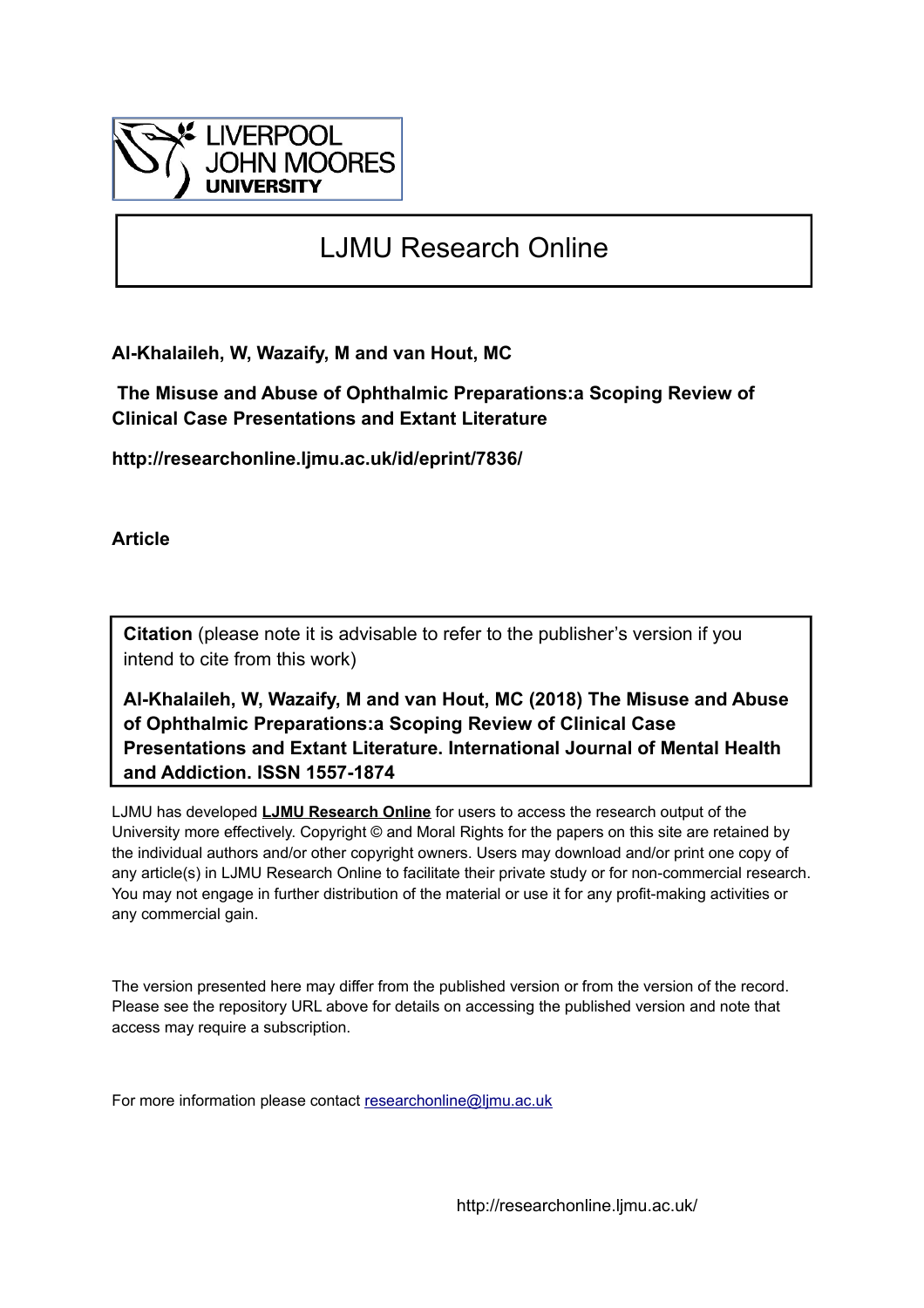**Title:** The Misuse and Abuse of Ophthalmic Preparations: A Scoping Review of Clinical Case Presentations and Extant Literature.

#### **Abstract**

The emergent trend of misuse and abuse of ophthalmic drugs is a public health concern. Common ophthalmic preparations contain anticholinergics, antihistamines, decongestants, anaesthetics, and vasoconstrictive and topically applied nonsteroidal anti-inflammatory drugs. Misuse and abuse relates to their effect in causing euphoria, relaxation, hallucination, and reduction of depression symptoms. A scoping review of literature was conducted using Arksey and O'Malley's (2005) framework for mapping extant literature on the current knowledge of the issue. Four themes emerged: abuse of cycloplegics and mydriatics, misuse and abuse of topical ophthalmic anaesthetics, misuse of topical ophthalmic vasoconstrictive and topically applied nonsteroidal antiinflammatory drugs (NSAIDs), and public and pharmacist views on ophthalmic drug abuse/misuse. The review underscores the complex motives for misuse and abuse, availability of ophthalmic products, self-medication practices, presence of co-morbidities, and low public awareness which harms the important role of health professionals regarding suspected misuse of these common products.

**Running Title:** A scoping review of the abuse of ophthalmic eye drops

**Keywords:** Ophthalmic preparations; abuse, misuse, community pharmacy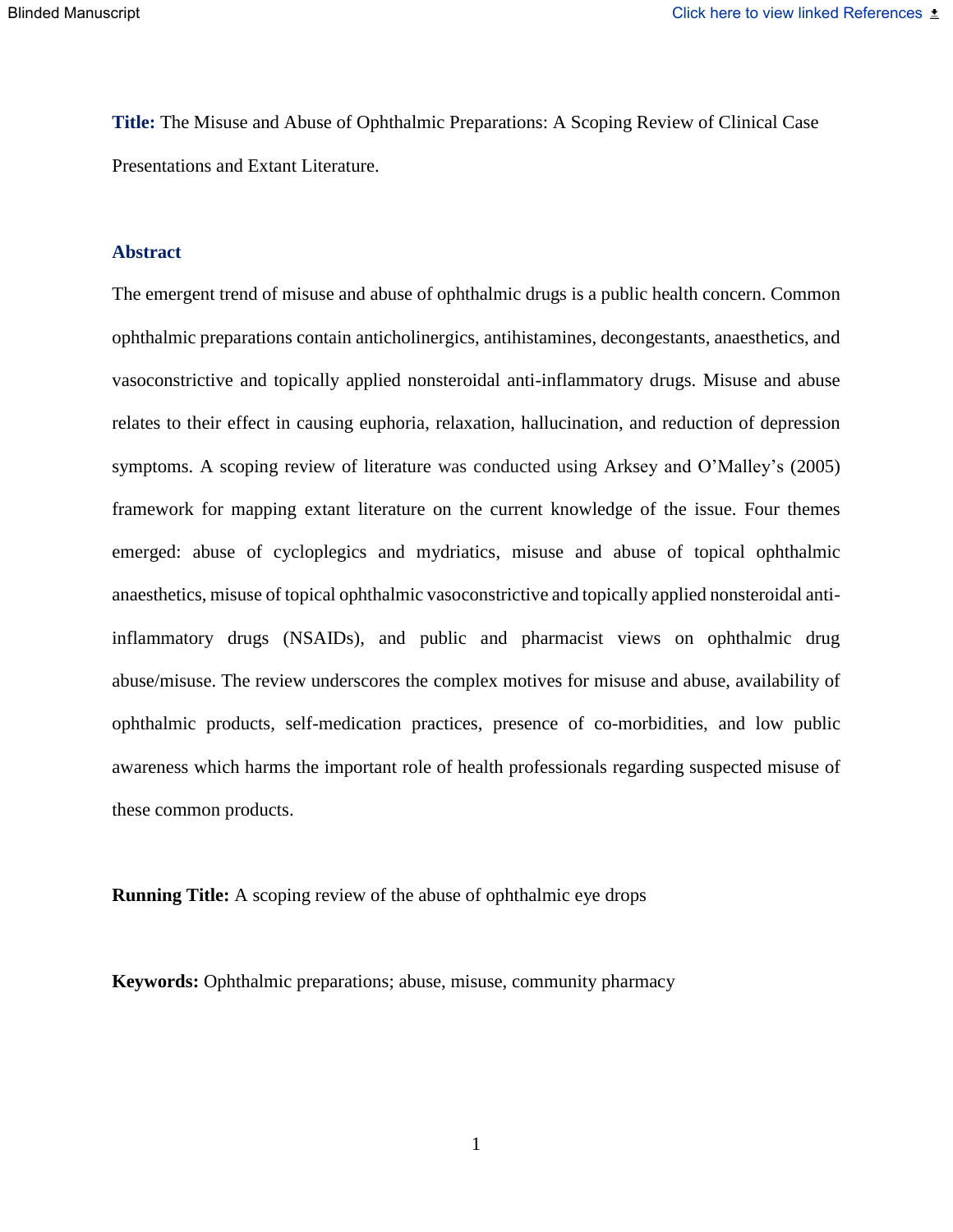#### **Introduction**

The use of over-the-counter (OTC) and prescription medication for non-clinical use and self-medication is a global public health challenge (Casati et al. 2012; Norman et al. 2016; Wazaify et al. 2017). OTC medications are those that do not need a prescription while prescription medications are those that cannot be dispensed unless a prescription is written by a physician (Lessenger and Feinberg 2008; Van Hout and Norman 2015; Foley et al. 2015). Whilst OTC medications purchased from community pharmacies can help individuals to self-treat minor ailments and are therefore convenient for patients and physicians, some carry risks regarding habitforming use, abuse, and dependence (Cooper 2013; Van Hout 2014; Van Hout and Norman 2015; Bergin et al. 2015; Parry et al. 2015). Common drugs of misuse and abuse have analgesic, anaesthetic, stimulant, or anxiolytic properties (Wazaify et al. 2017). Ability to understand and measure the nature of public misuse of OTC medicines are complicated and challenged by retail environments and the hidden and heterogeneous nature of therapeutic and non-therapeutic forms of misuse (Lessenger and Feinberg 2008; Cooper 2011; Casati et al. 2012; Cooper 2013; Van Hout and Norman 2015). Complexities also centre on varied terminology used in the literature to define misuse and abuse. Misuse has been broadly defined as "problematic consumption outside of acceptable medical practice or medical guidelines, when self-medicating at higher doses and for longer than is advisable, for intoxicating purposes and when risks and adverse consequences outweigh the benefits" (Casati et al. 2012; Shei et al. 2014; Van Hout and Norman 2015).

This report is about the emergent trend of misuse and abuse of ophthalmic drugs, which is relatively rare and under-researched in comparison to the abuse of OTC drugs (Wazaify et al. 2017). Early warning reports and mini-reviews have highlighted the issue of recreational and selfmedicating misuse of these drugs (Kadri et al. 2010; Bersini et al. 2013; Prilutskaya and Kuliev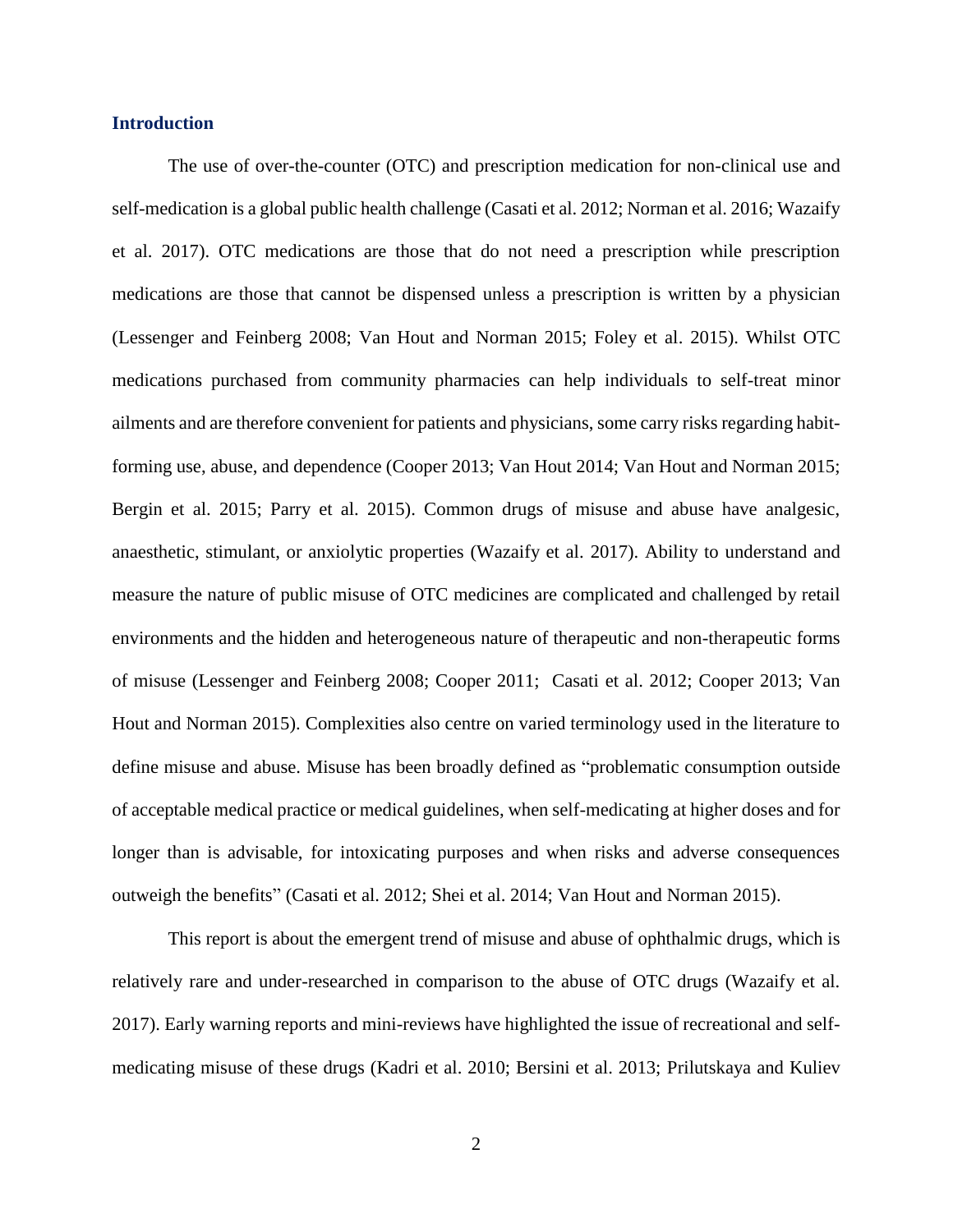2014; Bersini et al. 2015). Most commonly reported ophthalmic preparations are those containing anticholinergics, antihistamines, and/or decongestants, such as tropicamide, cyclopentolate, naphazoline, and antazoline (Darcin et al. 2011; Wazaify et al. 2016; Ponté et al. 2017). Other ophthalmic drugs liable for abuse are the topical anaesthetic drugs (TADs), such as proparacaine, lidocaine, benoxinate (oxybuprocaine), cocaine and tetracaine, and topically applied non-steroidal anti-inflammatory drugs (NSAIDs) (Rapuano 1990; Flach 2001; Erdem et al. 2013; Sharifi et al. 2013).

Given the early warning trends around this novel form of OTC drug misuse and abuse, the aim of this scoping review was to understand what is currently known about the misuse and abuse of ophthalmic drugs.

#### **Methods**

Scoping review methods are increasingly popular as an accepted approach for mapping the extant literature on a topic (Arksey and O'Malley 2005; Anderson et al. 2008; Levac et al. 2010; Hidalgo Landa et al. 2011; Daudt et al. 2013; Pham et al. 2014). Given the lack of extensive review around the topic (Hidalgo Landa et al. 2011), the scoping review as defined by Daudt et al. (2013:8) is to "map the literature on a particular topic or research area and provide an opportunity to identify key concepts, gaps in the research, and types and sources of evidence to inform practice, policymaking, and research." This scoping review was used as part of a larger project (Arksey and O'Malley 2005; Levac et al. 2010) to provide a descriptive review of available literature on the topic of misuse and abuse of ophthalmic drugs.

The scoping review was underpinned by the primary research question: "What do we know about ophthalmic abuse?*"* Our review process adhered to the five stage method as adapted by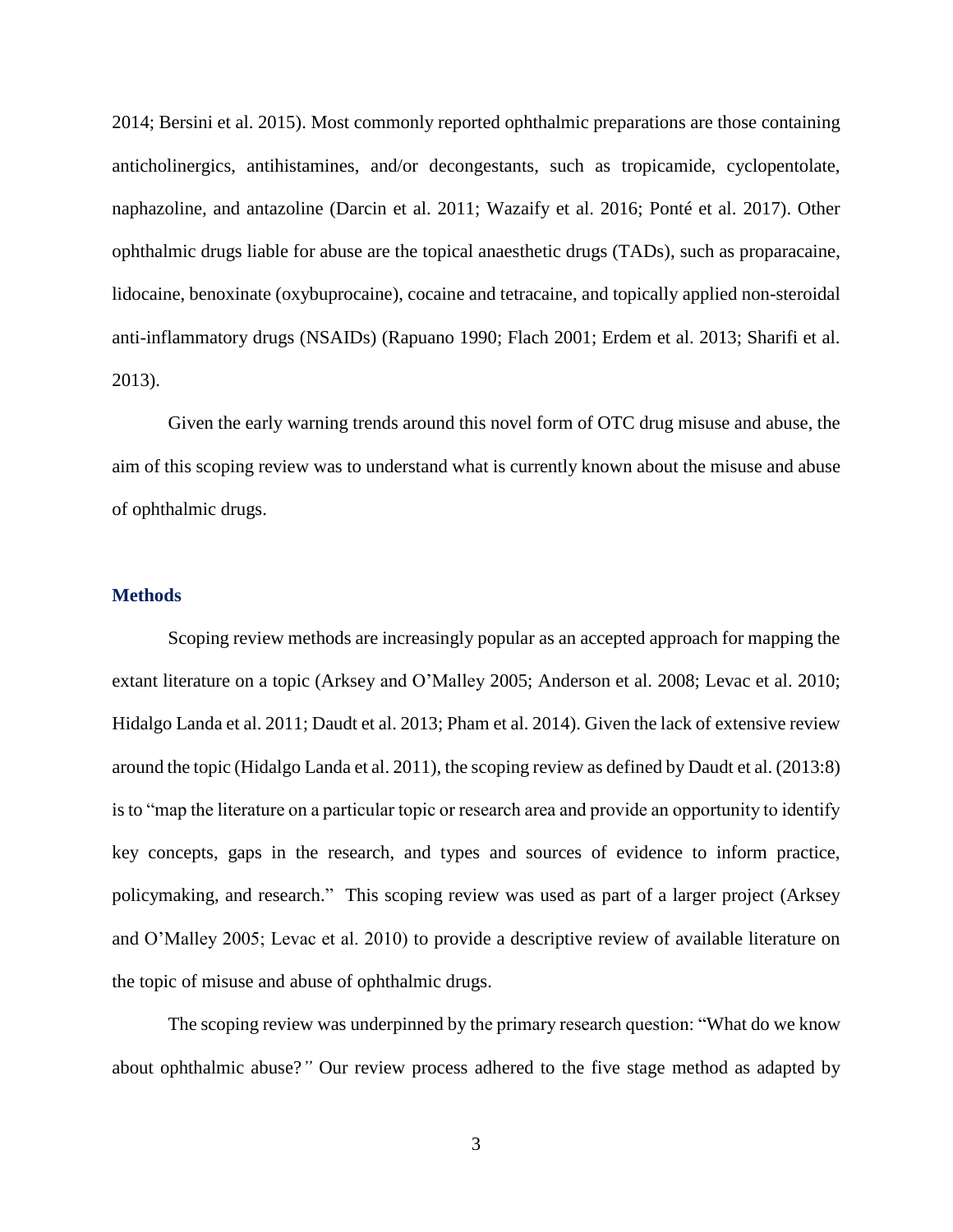Arskey and O'Malley (2005) which involved: 1) identifying the research question, (2) identifying relevant studies, (3) selecting studies, (4) charting the data, and (5) collating, summarizing, and reporting the results. A rigorous and transparent method was used to locate and analyse all relevant literature (Arksey and O Malley 2005; Rumrill et al. 2010).

Search terms linked the terms "ophthalmic" with "abuse," "eye drops," "misuse," and "over-the-counter" and were agreed upon by a team who have pharmacy, pharmacovigilance, and addiction expertise. Searches were conducted on the databases PubMed, Science Direct, Google Scholar, Electronic Library of Medicine, Hinari, and Cochrane Library. Limitations were set to human studies with no limitations on the language applied. Eligibility criteria centred on whether studies broadly described misuse or abuse of ophthalmic drugs. Reference lists in records were manually searched to identify any further studies not captured in the initial database search. Records were managed using the bibliographic software manager EndNote (Thomson Reuters 2012) with duplicates removed manually. The title and abstract of each citation were crosschecked to agree with the inclusion criteria reached within the team. The final data set was then created by procuring full text versions (Levac et al. 2010). The flowchart illustrating the process is presented in Figure. 1.

#### *Insert Figure 1 about here*

The search identified 4,483 citations, of which 54 were identified to directly relate to the misuse and abuse of ophthalmic drugs. These were then charted into themes by the team.

#### **Results**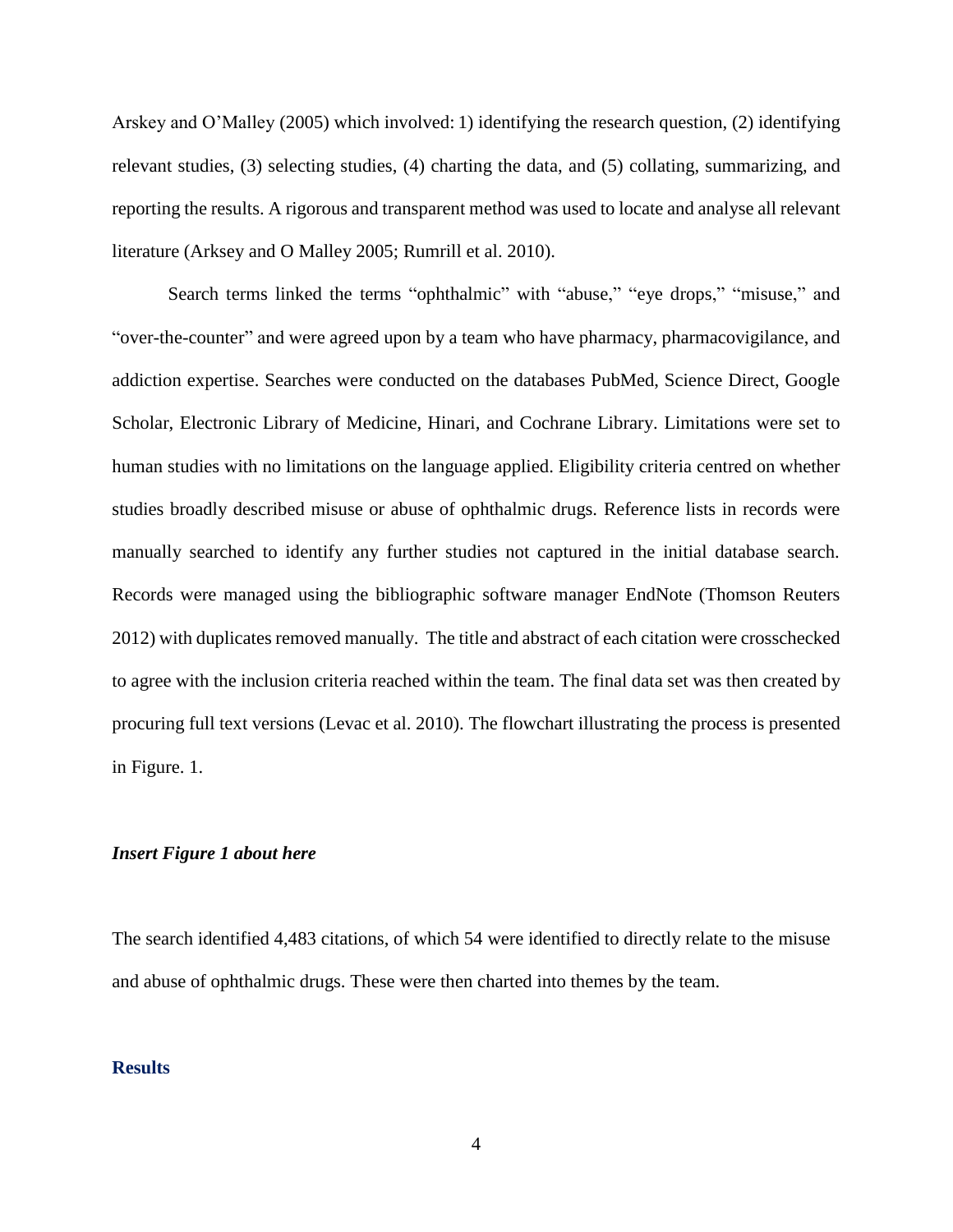Four themes emerged: abuse of cycloplegics and mydriatics, misuse and abuse of topical ophthalmic anaesthetics, misuse of topical ophthalmic vasoconstrictive and topically applied nonsteroidal anti-inflammatory drugs (NSAIDs), and public and pharmacist views on ophthalmic drug abuse/misuse. See Table 1.

#### *Abuse of Cycloplegics and Mydriatics*

The abuse of cycloplegics and mydriatics was observed in the case literature, with the first reported case in 1973 where a 25-year-old male with bilateral epithelial keratitis was initially treated with topical antibiotics, steroids, tropicamide, and cyclopentolate 1%. Drug induced toxicity was speculated to have contributed to keratitis, with the patient reporting application of 100-200 drops of cyclopentolate and tropicamide many times a day (Ostler 1975). Weight loss and continual sleep were reported. On cessation, keratitis resolved within four days but with withdrawal symptoms of excessive salivation, tremors, rigidity, nausea, vomiting, and anxiety. Darcin et al. (2011) reported the case of a 28-year-old male patient who abused cyclopentolate hydrochloride. He said that he liked the burning effect of the eye drop which made him feel "*high*" and described tolerance and dose escalation on repeated use. Withdrawal symptomatologies on attempts to cease use included nausea and sweating. Abuse of cyclopentolate eye drops and alcohol was reported by Akkaya (2008) who described a 39-year-old male case with Behcet's disease and correlated vision disorder. This patient abused cyclopentolate eye drops and alcohol for 15 years and increased the dose to 100 drops per day. He reported blurred vision, impaired concentration, loss of interest, and increased anxiety when attempting to decrease or abstain from the dose. Treatment for dependency was successful for alcohol but not for eye drops, and the patient continued with the use of 100 drops per day. Sato et al. (1992) reported on two female cases of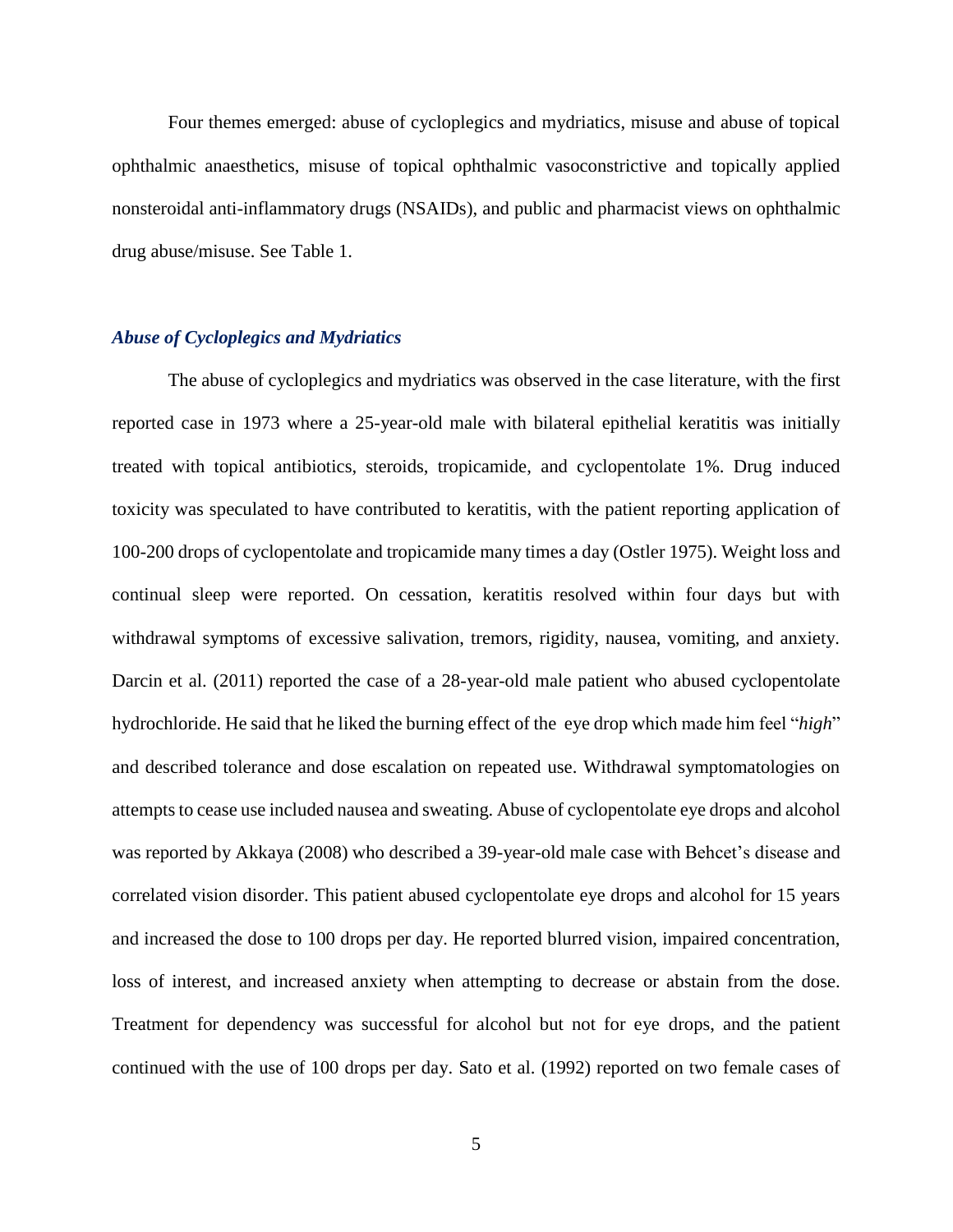cyclopentolate abuse, both administering between 100 and 400 drops per day, and with typical withdrawal symptoms of tremors, weakness, nausea, and vomiting. The first case aged 18 years had a conjunctival infection and corneal epithelial keratitis and within four months of abuse underwent psychiatric intervention. The second case aged 30 years had pan uveitis and multifocal choroiditis with a co-dependency on alcohol. Lately, Görgülü et al. (2015) reported a case for a 28-year-old male patient with a history of bipolar disease, depression, and manic disorders since he was 20. Cyclopentolate eye drops were suggested by his friend to improve his symptoms of depression. In contrast to previous case presentation, intranasal administration was used with up to 100 drops each day. Cravings, manic episodes, and mood elevation were the driving forces to continue this use.

Several cases of tropicamide abuse through intra-venous (IV) injection have been reported online (Bersani et al. 2013) and in Turkey (Bozkurt et al. 2014), Italy (Spagnolo et al. 2013), France (Ponté et al. 2017), Tajikistan (Otiashvili et al. 2016), and Kazakhstan (Prilutskaya and Kuliev 2015). Abuse is associated with blurred vision, dissociation, loss of concentration, weight loss, slurred speech, hallucinations, suicidal feelings, and forgetfulness (Bersini et al. 2015). Descriptions of user experiences ranged from pleasurable to fear inducing, and the primary reported motives for IV abuse were for intensifying the pleasurable effect of heroin, marijuana, and alcohol and delaying or minimizing heroin withdrawal symptoms (Bersani et al. 2013; Bersani et al. 2015).

Prilutskaya and Kuliev (2015) in their observational study described clinical characteristics of patients (n=118) with poly-drug dependence, which included tropicamide. Otiashvili et al. (2016) conducted 12 focus groups with 100 male participants at needle exchanges in Khorog and Kulob, where one participant reported using tropicamide to relieve opiate withdrawals. The first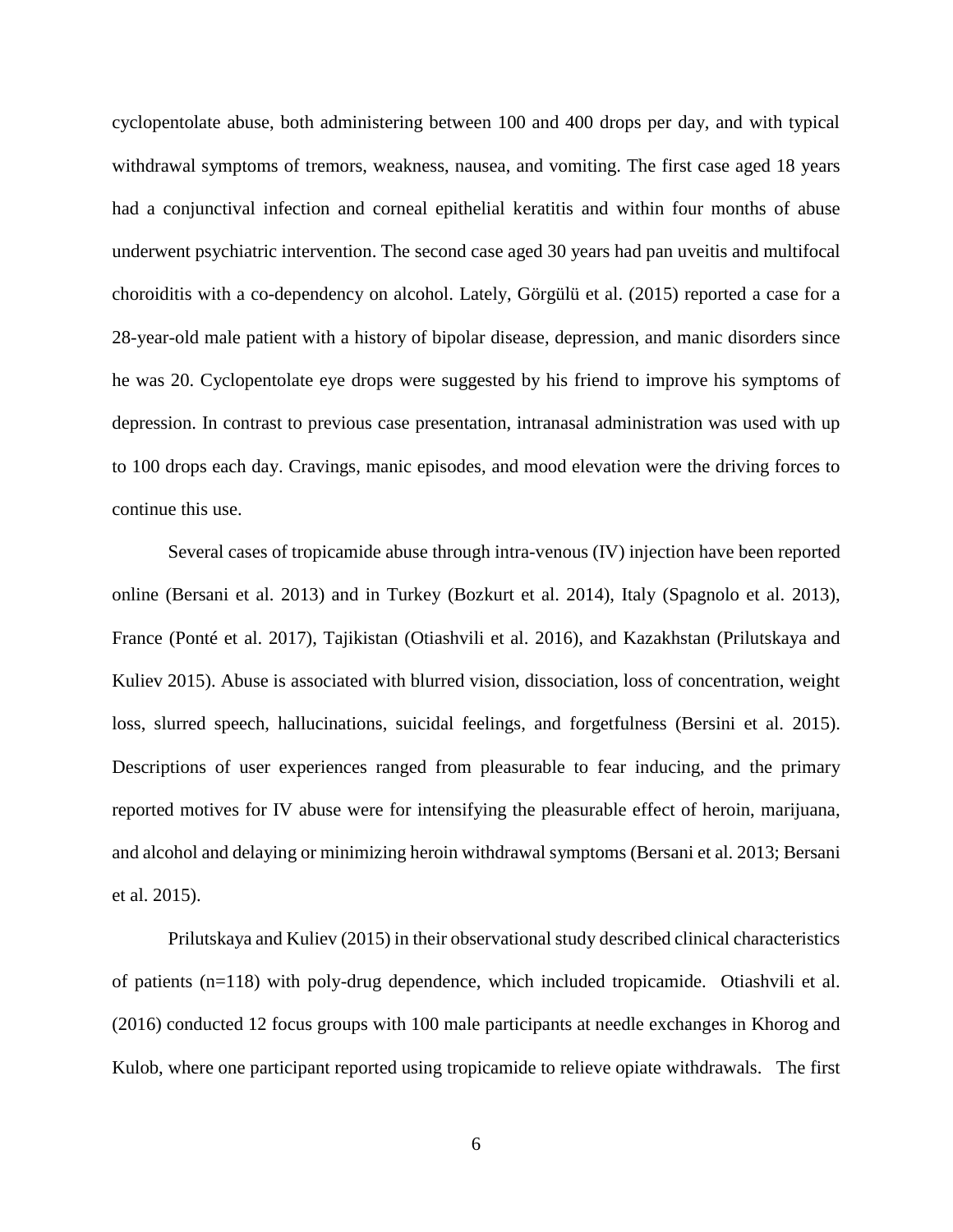patient case of IV injection was reported in Italy (Spagnolo et al. 2013), where a heroin dependent 22-year-old female entered a methadone substitution programme and was admitted with palpitations and visual and auditory hallucinations. She reported injecting 1% tropicamidecontaining eye drops for two years in order to self-manage opiate and methadone withdrawals and experience the euphoric effect. During this timeframe the dose was increased from 50 ml to 150 ml per day. Visual and auditory hallucinations were described on injection of higher doses.The patient later underwent a successful detoxification (Spagnolo et al. 2013). Two cases of IV use of tropicamide were reported in Turkey by Bozkurt et al. (2015). The first case was an unemployed 37-year-old male, long term poly-drug user (heroin, clonazepam, ecstasy, cocaine, biperiden) who reported mixing 0.25 mg heroin with 1 ml tropicamide three to five times daily. He claimed that a tropicamide injection enhanced the heroin effect, increased sedation, and decreased heroin related cravings. The second was a 38-year-old male, long term poly-drug user (heroin, codeine, alprazolam, ecstasy, cocaine) who also mixed heroin with up to five bottles of 1% tropicamide each day. Similar to the first case, he reported the enhanced and prolonged euphoric effect of heroin when mixed with tropicamide and reduced heroin related cravings. Both cases reported hallucinations, blurred vision, dizziness, decreased appetite, cognitive impairment, short term memory loss, and weight loss (Bozkurt et al. 2015). Prilutskaya and Kuliev (2015) commented on tropicamide dependence implicated clinical outcomes such as psychological dependence, intoxication-related psychosis, cardiovascular toxicity, and post-injection purulent soft tissue complications.

#### *Misuse and Abuse of Topical Ophthalmic Anaesthetics*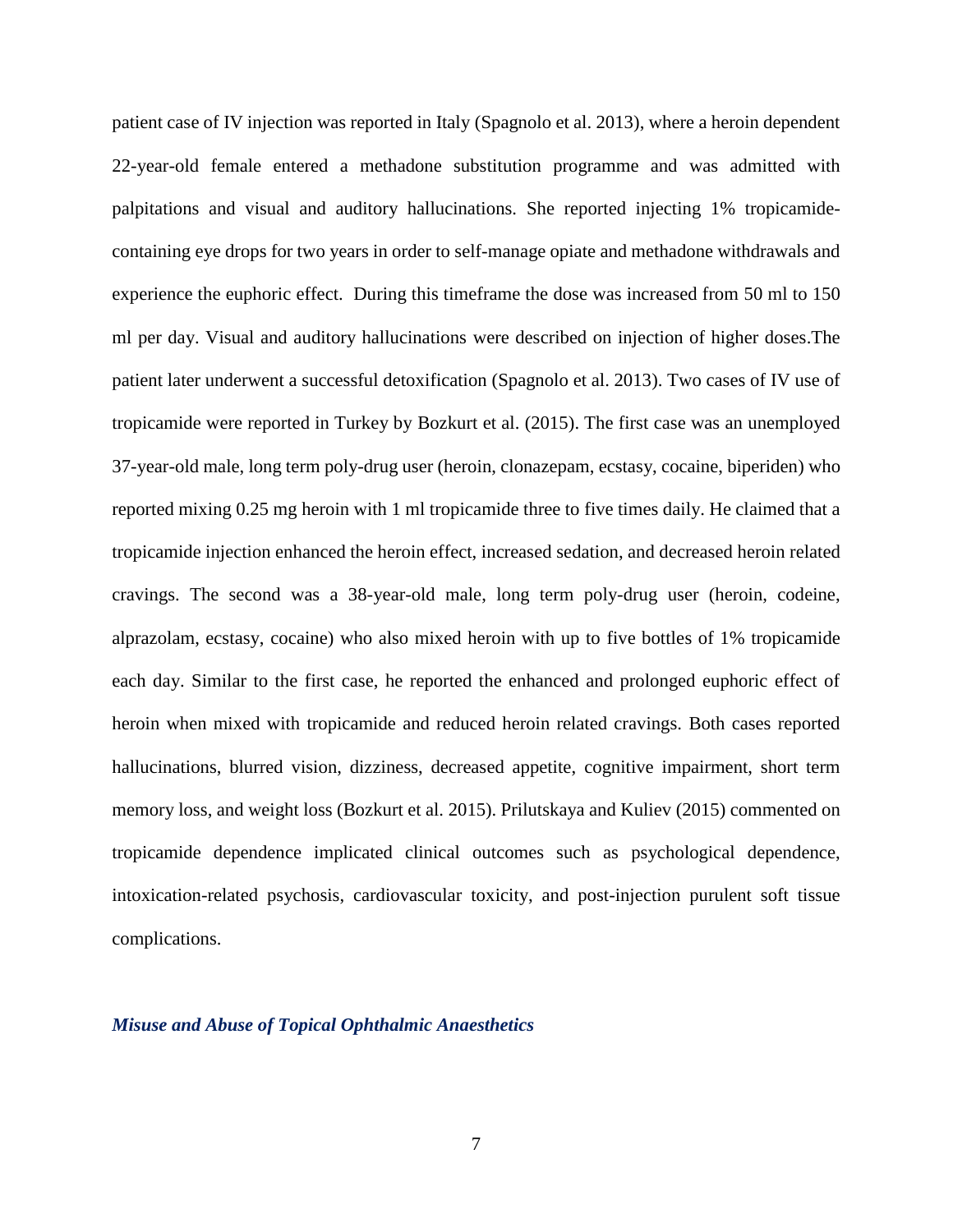Misuse of topical ophthalmic anaesthetics was reported in case series, case reports, and reviews and primarily focused on toxicity and related complications. A review by Patel and Fraunfelder (2013) illustrated the history of topical ocular anaesthetics, the emergent abuse of topical anaesthetic drops, mechanisms of toxicity, and comparison of toxicity of topical anaesthetics including the topical anaesthetic gels.

Webber Frcophth et al. (1999) have reported on how topical anesthetic abuse is accepted as a differential diagnosis of ring keratitis. Frequent and continuous application can contribute to anesthetic induced keratitis (Henkes and Waubke 1978), ring keratitis (Kurna et al. 2012) and herpetic keratitis (Solomon et al. 1996). Bilateral corneal ring infiltrates were also described by Hou et al. (2009) and Chen et al. (2004) in their reported cases where toxic keratopathy could occur as a result of the abuse of topical anesthetics even at very low concentrations of 0.05%. Dayanır et al. (2013) described the topical anesthetic abuse keratopathy and clinical progression in six eyes of three patients. Chern et al. (1996) reported on four cases of patients (three females and one male aged between 21 and 35 years) with topical anaesthetic abuse of the cornea and development of candida keratitis, causing severe ocular morbidity. Sugar (1998) reported on selfmedication of topical anesthetics by a female patient with corneal epithelial defects and stromal infiltration. Varga et al. (1997) reported on four cases of topical anaesthetic abuse keratopathy. Rao et al. (2007) in Hong Kong reported on a 42-year-old female patient with keratopathy after progressive misuse of high dosages of oxybuprocaine eye drops, initially prescribed for post LASEK surgery pain. Kintner et al. (1990) reported on two cases of infectious crystalline keratopathy associated with topical anesthetic abuse. Risco (1992) also reported on topical anesthetic keratopathy with the abuse of oxybuprocaine causing irreversible damage to the corneal endothelial cells.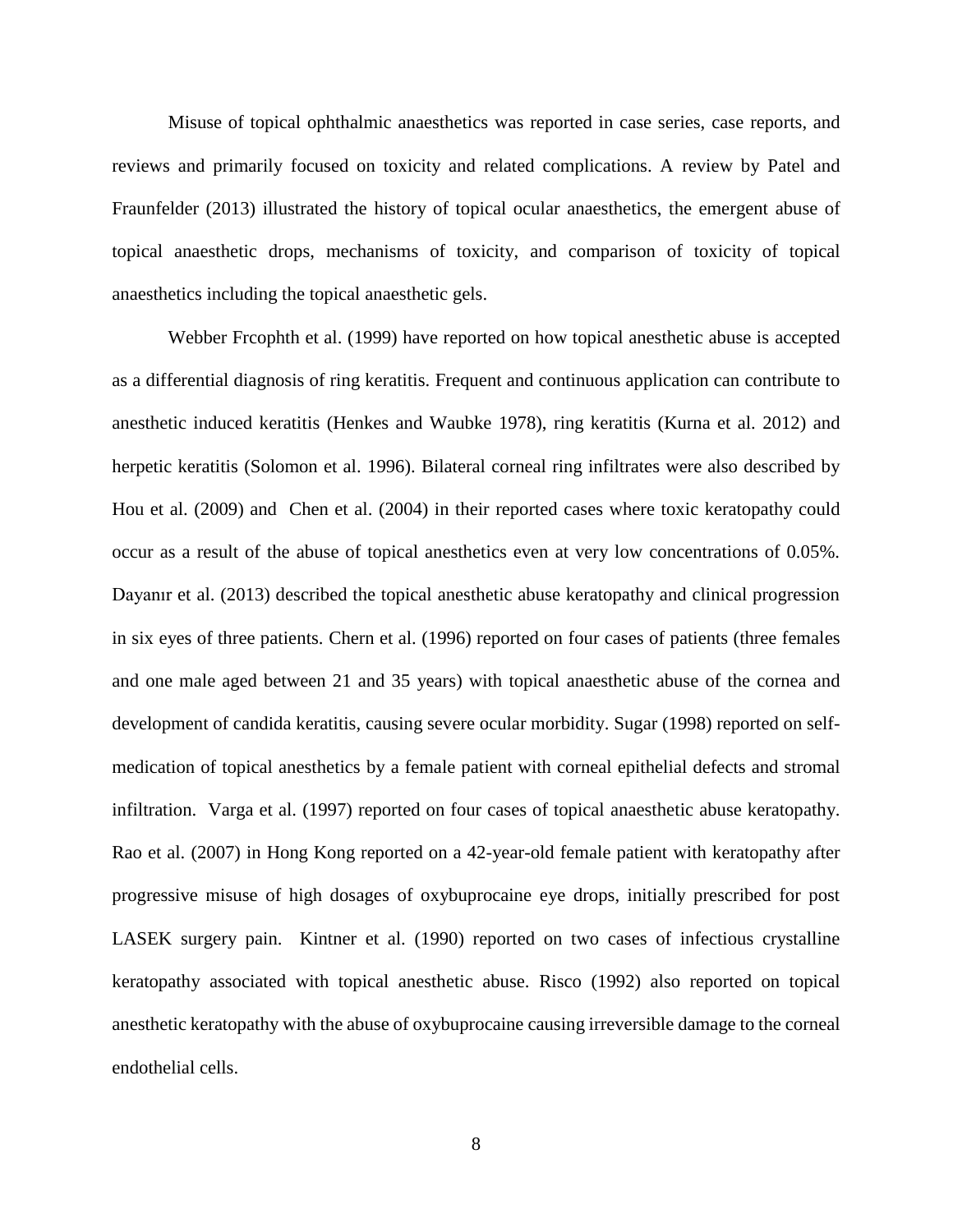Some reported studies described the treatment options for keratitis associated with topical anesthetic abuse. Altinok et al. (2010) suggested non-preserved amniotic membrane transplantation for relieving the pain and improving the corneal surface in patients with bilateral toxic keratopathy related to topical anaesthetic abuse. Georgakopoulos et al. (2011) discussed the bevacizumab role in the treatment of corneal neovascularization associated with topical anesthetic abuse. A case series by Burcu et al. (2013) assessed the role of early amniotic membrane transplantation in patients with toxic keratopathy due to topical anesthetic abuse.

Other studies reported on initial legitimate use which progressed over time. Goldich et al. (2011) reported on a 47-year-old male with varied eye complications and with a history of abuse of oxybuprocaine resulting in keratitis. Matti and Saha (2012) reported on a 26-year-old woman who wore contact lens daily, usually slept without removing them, and complained of blurred vision, irritation, and redness in her right eye. Proxymetacaine 0.5% eye drops were applied to remove lenses without discomfort (Matti and Saha 2012). A case presented by Wu et al. (2016) sheds light on a severe case of keratopathy reported as a Mooren-like ulcer related to the abuse of topical anaesthetics and dexamethasone by a 38-year-old male physician who self-treated with tetracaine, dexamethasone (DEX), and lidocaine eye drops. Daily use was reported every hour for the previous six months to manage severe pain. At presentation his left cornea was melted and exhibited iris prolapse, where the right cornea exhibited circular melting with full-thickness stromal permeation. Keratoplasty was done to the patient, resulting in retained proper vision (Wu et al. 2016). A case report by Kim et al. (1997) described a 29-year-old male patient with stromal ring infiltrates and delayed epithelial healing for a 29-year-old male who had Excimer laser photorefractive keratectomy (PRK) on both eyes. The patient admitted abuse of proparacaine 0.5% eye drops after PRK surgery.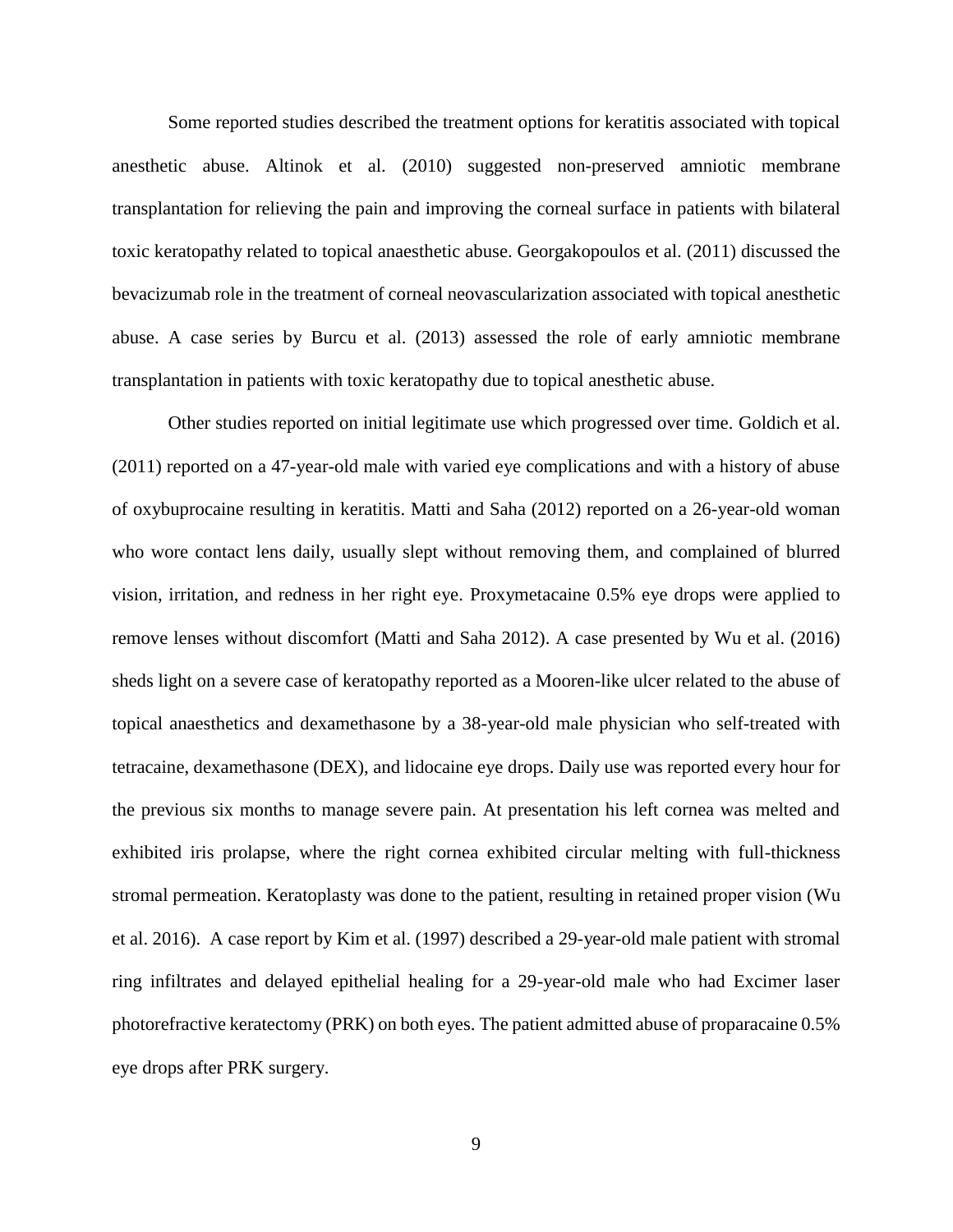Some records underscored the presence of co-morbid conditions in patients. Case series by Rosenwasser et al. (1990) reported on two male and four female patients, all characterized with ring infiltrates and some with serious intraocular inflammation. Abuse of topical ocular anaesthetic was the common feature in all cases, with five out of six patients diagnosed with personality disorder, chemical dependency, and/or depression. This case report revealed that abusers obtained eye drops from ophthalmologists and pharmacies, along with thefts from clinics. Katsimpris et al*.* (2007) described five male cases admitted to the emergency unit complaining from corneal epithelial defects combined with a ring infiltrate in the corneal stroma as a result of topical anaesthetic abuse keratitis with no history of ophthalmic disease. All patients obtained the drugs from pharmacies without a prescription. Four patients had used proparacaine, while tetracaine was used by the fifth. All patients underwent a psychiatric consultation and different disorders were noted including depression, bipolar psychosis, substance abuse, and suicidal tendency (Katsimpris et al. 2007). Yeniad et al. (2010) reported on psychiatric co-morbidity in their eight cases, with four patients diagnosed with anxiety disorder and one with bi-polar. Toc et al. (2015) described that five patients (out of ten cases) were diagnosed with personality disorder, depression, and smoking addiction. Psychiatric disorder was associated with seven patients out of 19 cases of topical anaesthetic abuse (Yagci et al. 2011). Erdem et al. (2013) reported on eight cases with psychomotor agitation and insomnia associated with severe ocular pain and anxiety and half diagnosed with psychiatric conditions such as anxiety, affective disorder, and drug abuse. Ansari et al. (2006) discussed two female cases with a history of major depression who presented with ring shaped stromal opacities and large bilateral corneal epithelial defects. Both reported unsuccessfully self-treating with topical antibiotic to manage their topical anaesthetic associated keratitis. Authors reported that topical anaesthetic abuse keratopathy is usually a phenomenon of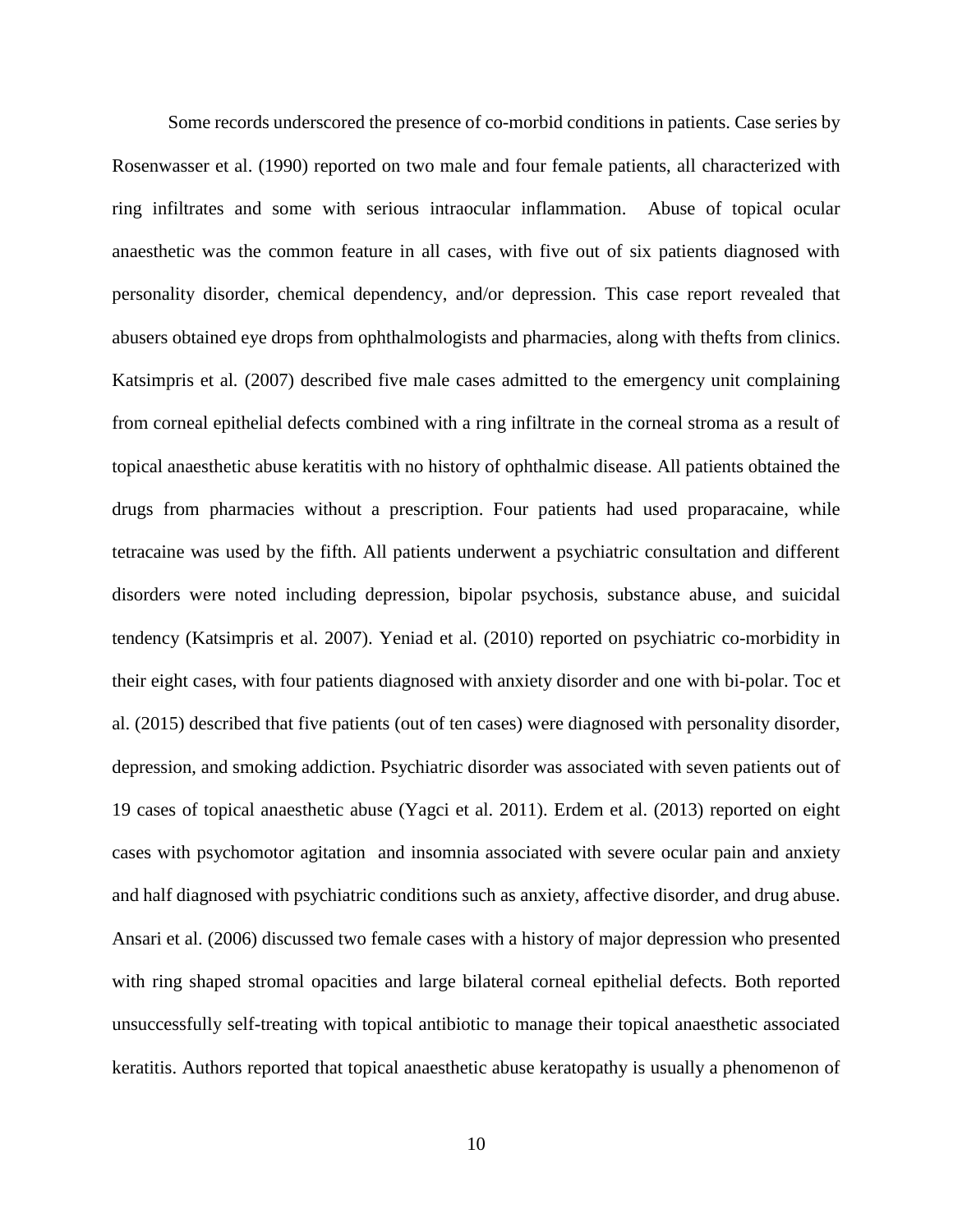underlying psychiatric disorder, and psychiatric consultation is a very critical part of treatment (Ansari et al. 2006).

Occupational hazards, pharmacists' recommendations, and availability OTC appeared central to some patient cohorts. The over prescription of topical anaesthetic drugs by pharmacists was described by Moreira et al. (1991) in Brazil. High prevalence of self-medication and abuse of topical anaesthetics (commonly tetracaine) among welders in Iran was reported by Sharifi et al. (2013), with 97.4% reporting direct sourcing from pharmacies without prescription and with low awareness around potential complications. Yagci et al. (2011) in their retrospective case analysis of topical anesthetic abuse keratopathy underscored the need for awareness and vigilance of ophthalmologists. Awareness was particularly needed in young male labourers employed in the welding and foundry sectors and presenting with ring shaped keratitis, severe ocular pain, and persistent epithelial defects. Shirzadeh et al. (2016) reported on topical anaesthetic misuse in patients admitted to an eye clinic in Iran and observed a trend of misuse among welders who sourced via pharmacies without prescriptions. Eight cases of toxic keratopathy (including ring infiltrates) resulting from the abuse of topical anesthetic drugs were reported by Yeniad et al. (2010) with sourcing primarily via pharmacy dispensing without prescription. Five out of the eight had a corneal foreign body history, with the remainder reporting a chemical burn, ultraviolet radiation exposure, and a basal membrane dystrophy. On cessation of use, all clinical signs improved (Yeniad et al. 2010). Toc et al. (2015) described the abuse of topical anaesthetics in ten males who applied 0.5% proparacaine hydrochloride to manage pain resulting from foreign bodies, car battery explosions, and welding flash burns experienced as occupational hazards. The majority sourced via community pharmacies without prescription. All presented with ring ulcer, epithelial defect, corneal edema, and stromal infiltration and complained from lacrimation, severe pain, and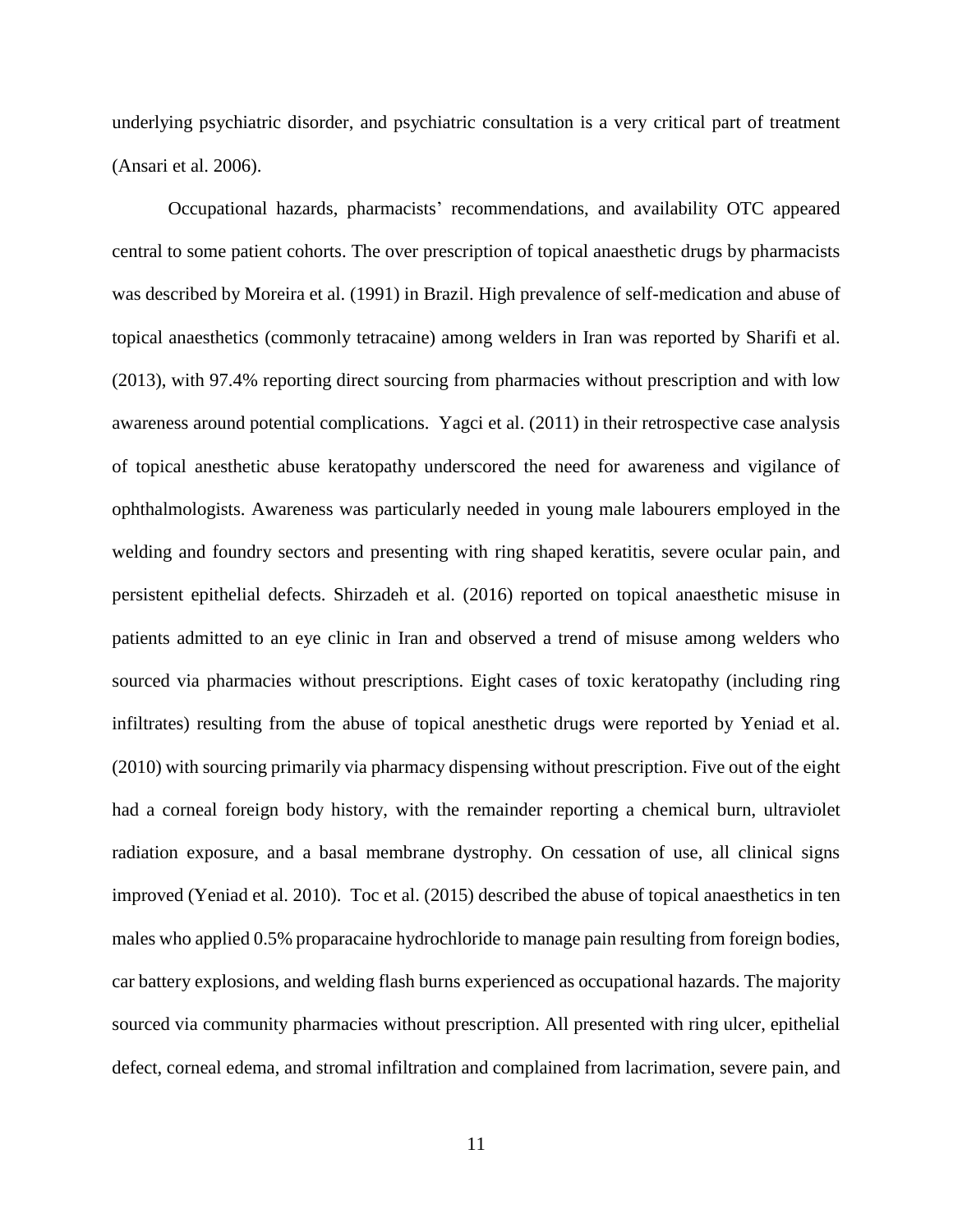photophobia. All patients underwent amniotic membrane transplantation (AMT) and achieved pain relief after one week (Tok et al. 2015). Similar findings in terms of occupational reasons contributing to misuse and abuse patterns were reported by Yagci et al. (2011), who recorded 19 cases of topical anaesthetic abuse relating to welding flash in eight patients, metallic foreign body exposure in eight patients, and chemical injury in three patients. Conjunctival injection and oval corneal epithelial defect were reported in all 19 cases, 57.7% reported with ring-shaped keratitis, 46.2% reported with stromal infiltrate, and 42.3% reported a hypopyon (Yagci et al. 2011). Lastly, Erdem et al. (2013) described eight cases, five males and three females, admitted to the cornea unit with keratopathy because of abusing topical anaesthetic drugs. Sourcing was described as via a prescription from a primary care practitioner (one) with the remainder sourcing via community pharmacies without prescription. Motives and reasons for use centred on traumatic corneal abrasion, exposure to welding flash, exposure to silica dust, and lagophthalmos-related keratopathy. Two had lagophthalmos associated exposure keratopathy.

## *Misuse of Topical Ophthalmic Vasoconstrictive and Topically Applied Nonsteroidal Antiinflammatory Drugs (NSAIDs)*

Adefule‐Ositelu (1989) reported the misuse of ophthalmic agents in Nigeria, where vasoconstrictive eye drops are a major constituent of drugs contributing to ocular morbidity (Adefule‐Ositelu 1989). Soparkar et al. (1997) reported on a case series of patients with conjunctival inflammation caused by excessive use of eye drops containing the vasoconstrictors phenylephrine, tetrahydrozoline, or naphazoline. In their study, 137 eyes for 70 patients were analysed. On presentation ocular symptoms were redness, itching, eyelid swelling, irritation, burning, pain, or foreign body sensation. Daily use patterns ranged from 1 to 12 times per day and from the previous 8 hours to 20 years. The most frequent pattern of conjunctivitis was conjunctival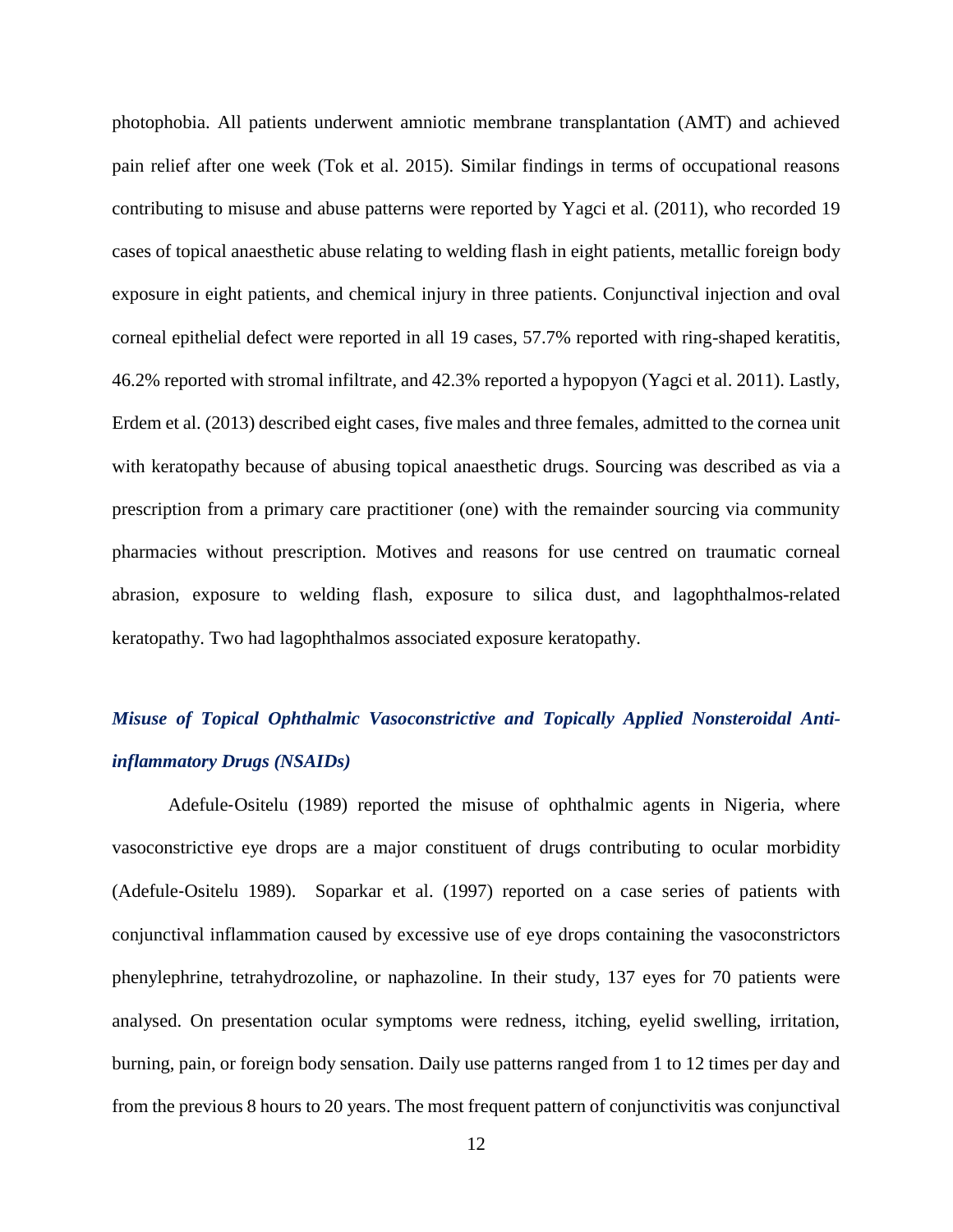hyperemia which was present in the majority of cases as an induced rebound phenomena (Soparkar et al. 1997). Tappeiner et al. (2009) reported on a case of a 45-year-old man who had applied phenylephrine eye drops hourly for years. The phenylephrine eye drops were first prescribed by a resident ophthalmologist, and then sourced via pharmacies without prescription. The case presented with fornix shortening, eye redness, and scarring of lacrimal puncta. Ocular pemphigoid was excluded due to negative immunofluorescence, but neovascularization in the conjunctiva and signs of chronic inflammation were observed. On cessation within seven weeks complete healing was achieved. A second report by Flach (2001) reported on a case series of five males and six females with corneal melting associated with misuse and abuse of topical NSAIDs. Flach also reported in 2006 on three cases of corneal melting following topical use of NSAIDs (on this occasion bromfenac).

#### *Public and Pharmacist Views on Ophthalmic Drug Abuse/Misuse*

This review has highlighted the scarcity of available literature on the misuse and abuse of ophthalmic products in the public and community pharmacy settings. In 2005, a study was conducted in Bangkok to measure general population attitudes towards OTC ophthalmic remedies. A questionnaire was filled out by 200 members of the public. Only 93/200 (46.5%) noticed that the maximum allowable duration to use these preparations was only one month after opening and 88/200 (44%) did not read the directions before use. The authors concluded that greater awareness is warranted in order to achieve safe public use of OTC ophthalmic preparations (Tayanithi and Aramwit 2005). In 2011, an interview based study was conducted in India to measure how OTC ophthalmic drops could be misused by customers and to gain a better understanding of their attitudes, knowledge, and triggers for misuse of such medications (Kadri et al. 2011). Data also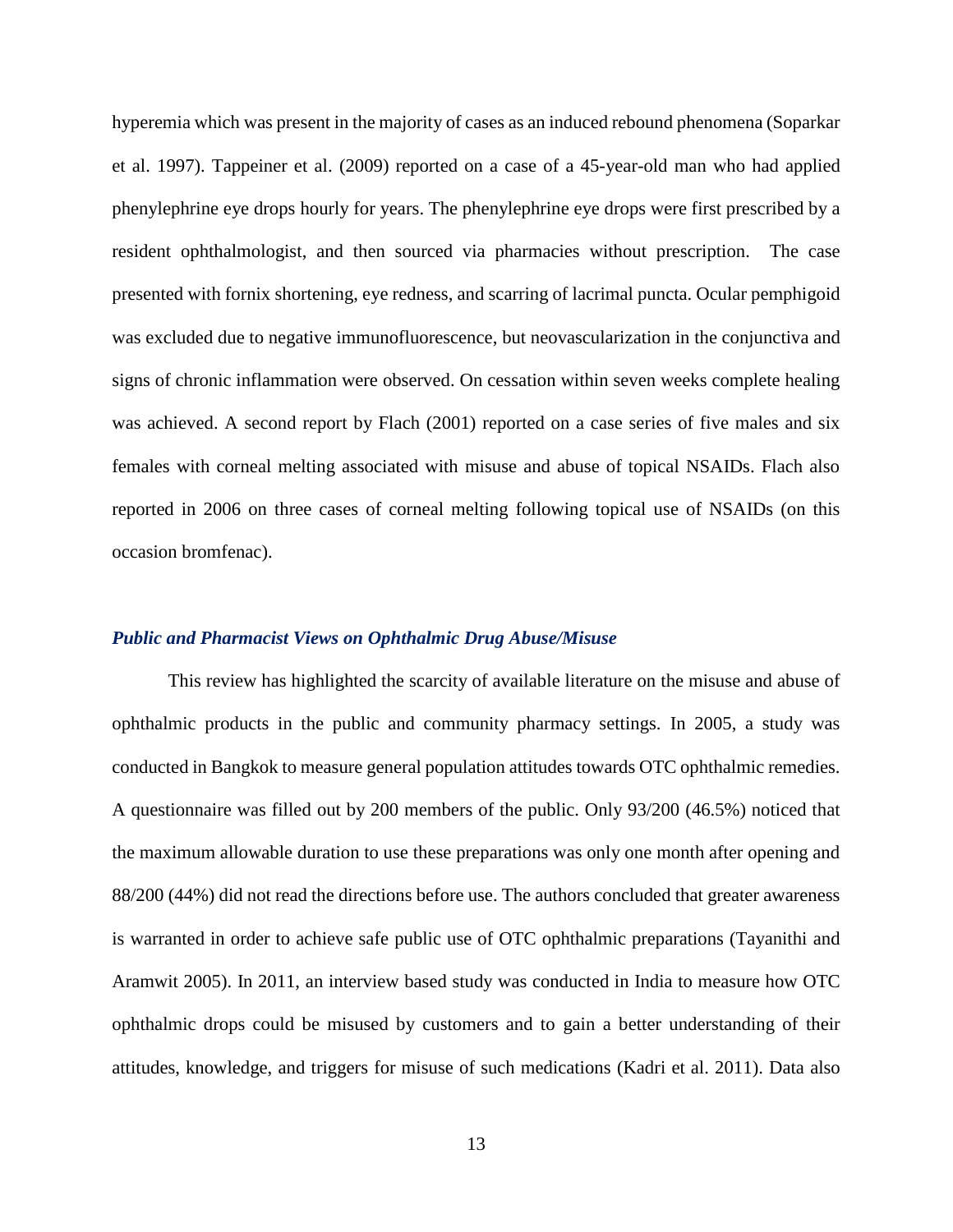included type of OTC ophthalmic drops, duration and indication for use, pharmacist role in counselling and the status of their condition as improved or declined. Findings illustrated a lack of customer awareness, with the majority of patients indicating no knowledge about the choice of OTC and prescription ophthalmic products. Misuse and abuse was reported mainly due to inadequate knowledge of dangerous side effects occurring from excessive use (Kadri et al. 2011).

In terms of pharmacist attitudes, a study conducted in India investigated perceptions around how OTC ophthalmic drops were misused (Kadri et al. 2010). There were 89 pharmacists that completed a semi-structured questionnaire, and the results were that the average number of patients attending community pharmacies complaining from ophthalmic problems was seven per day, with the main complaint being redness and itching of the eye. The most common eye drops dispensed were antibiotics (96.6%), steroids (55.1%), decongestants (54.1%), steroid-antibiotic combinations (29.2%), and lubricants (16.8%). Knowledge of steroid side effects was observed only in 40.6% pharmacists, and 6.7% pharmacists had noticed some of the side effects resulted from eye drop preparation when misused or abused by their patients. The study highlighted that educating the public and pharmacists about these remedies may reduce the ocular complications and improve safety of use (Kadri et al. 2010). A recent survey in Jordan has revealed that ophthalmic drug abuse sourced from community pharmacies is on the rise (Wazaify et al. 2016). In 2016, a study was conducted which investigated the knowledge, attitudes, and experience of community pharmacists regarding misuse and abuse of ophthalmic drops. A structured questionnaire was completed by 220 pharmacists. The majority of ophthalmic drugs were reported to be dispensed without a prescription (61.85%). Five OTC drops and two prescription-only products were reported by pharmacists to be liable for abuse. With regard to management of the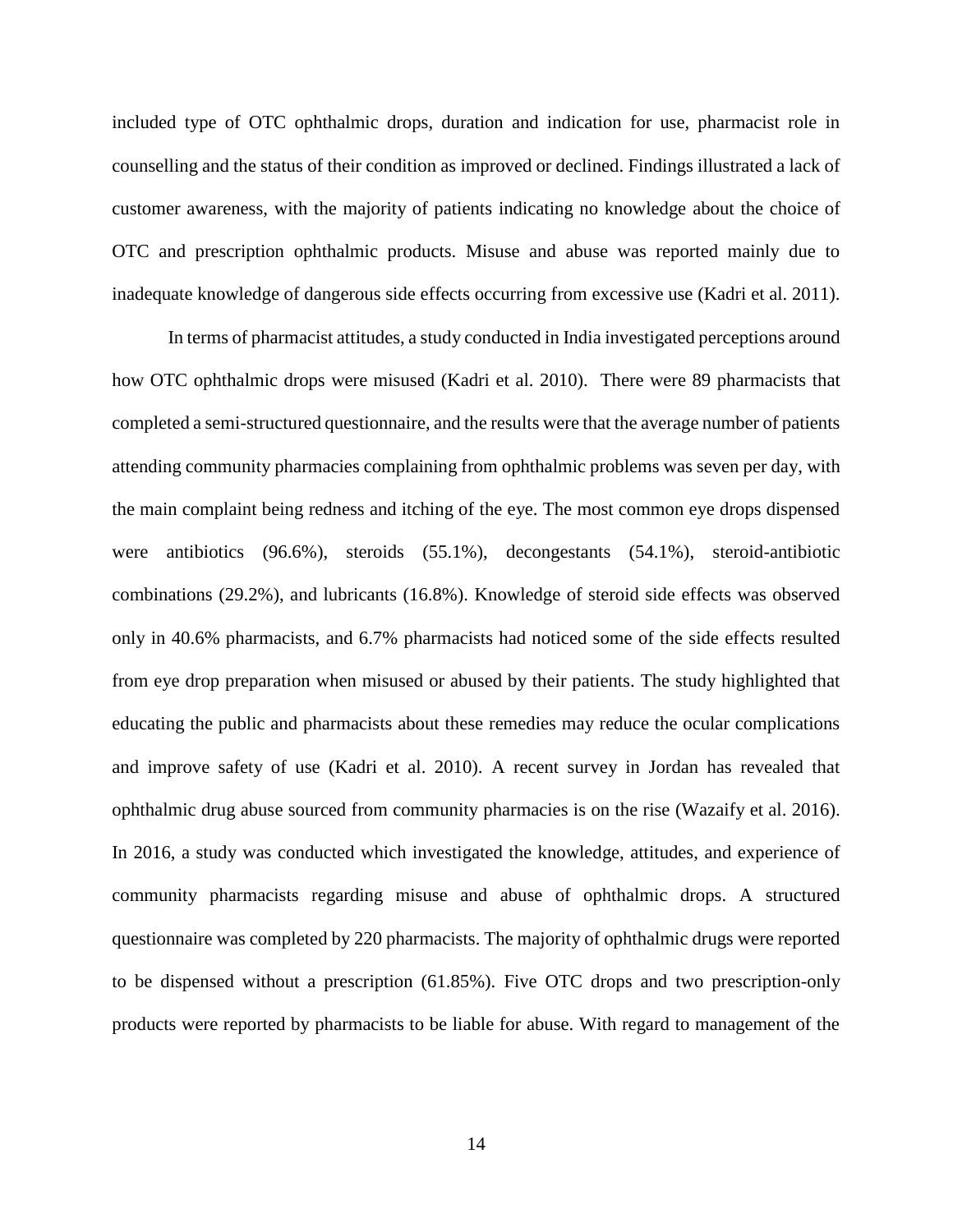problem, 69.5% of pharmacists refused to sell the product and claimed that the drug was unavailable (Wazaify et al. 2017).

### **Discussion**

This paper is the first known attempt to scope and map the extant literature on the topic of misuse and abuse of ophthalmic drugs. The abuse of ophthalmic anticholinergic drugs is related to their effect in causing euphoria, relaxation, hallucination, and reduction of depression symptoms (Darcin et al. 2011; Bersani et al. 2013; Bersani et al. 2015). A range of health harms are observed in the literature. Studies on the abuse of ophthalmic drugs report associated outcomes of ocular toxicity, impaired vision, uveitis, and blindness (Darcin et al. 2011; Kadri et al. 2010). Different ocular disorders have been associated with the abuse of these drugs, including keratopathy, stromal infiltrates, persistent epithelial defects, and secondary infectious keratitis and may lead to corneal melting, permanent visual loss, and perforation (Rosenwasser et al. 1990; Chern et al. 1996; Flach 2001; Yeniad et al. 2010; Hendershot et al. 2011; Erdem et al. 2013; Sharifi et al. 2013; Tok et al. 2015). Misuse of topical ophthalmic anaesthetics causes anesthetic induced keratitis (Henkes and Waubke 1978; Webber Frcophth et al. 1999; Goldich et al. 2011; Kurna et al. 2012; Matti and Saha 2012; Wu et al. 2016), bilateral corneal ring infiltrates (Rapuano 1990; Katsimpris et al*.*  2007), toxic keratopathy (Risco 1993; Varga et al. 1997; Chen et al. 2004; Rao et al. 2007; Kirikkaya et al. 2013), candida keratitis (Chern et al. 1996), stromal infiltration (Sugar 1998; Kim et al. 1997), and infectious crystalline keratopathy (Kintner 1990). Acute and chronic conjunctivitis generally occur as a result of the excessive use of ophthalmic decongestants (Soparkar et al. 1997; Tappeiner et al. 2009**;** Kadri et al. 2010). Conjunctivitis rebound phenomena and chronic inflammation have been reported in patients misusing eye drops containing the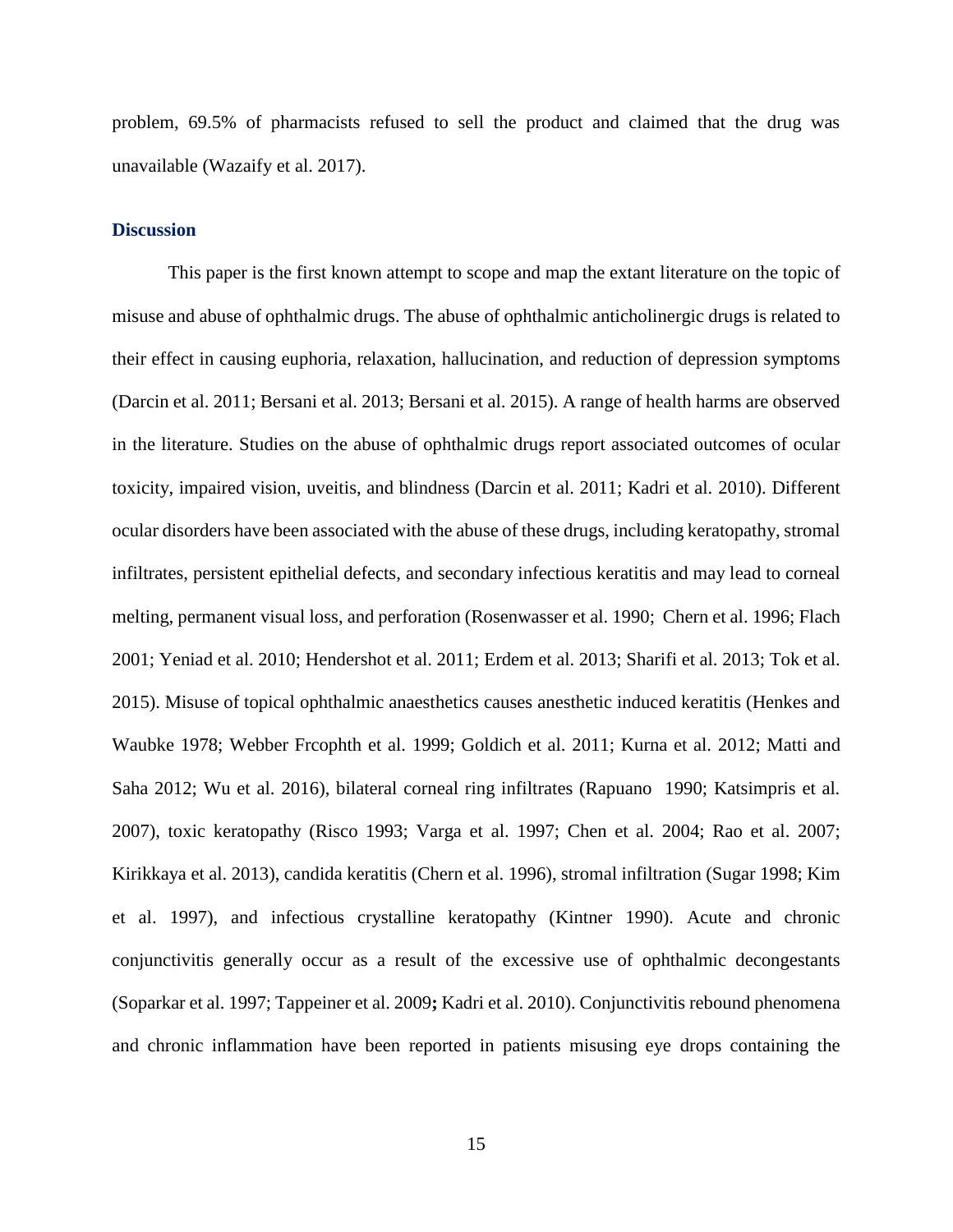vasoconstrictors phenylephrine, tetrahydrozoline, or naphazoline (Soparkar et al. 1997; Tappeiner et al. 2009).

Systemic absorption of these drugs can also happen and lead to psychosis and/or hallucinations if used in high doses and for prolonged periods of time (Balbani et al. 2000). Additional patient vulnerability to co-morbid conditions such as personality disorder, bi-polar disorder, anxiety disorder, chemical dependence, depression, and suicidal ideation are evident (Rosenwasser 1990; Ansari et al. 2005; Katsimpris et al 2007; Yeniad et al. 2010; Yagci et al. 2011; Erdem et al. 2013; Toc et al. 2015). Therefore, psychiatric diagnosis is a vital component of the clinical care pathway (Ansari et al. 2005). Drug induced toxicity in the case of abuse of cycloplegic and mydriatic ophthalmic drugs contribute to keratitis with some reports around withdrawal symptomatologies and difficulties in the treatment of dependence (Ostler 1975; Sato et al. 1992; Akkaya 2008; Darcin et al. 2011). Cyclopentolate systemic side effects reported in the literature range from inappropriate behaviour, visual and auditory hallucinations, changes in emotional attitude, and generalized seizures to a lesser extent (Rajeev et al. 2010; Bhatia et al. 2000). Cognitive impairment and weight loss are common (Bersini et al. 2015). IV injections of tropicamide were reported in heroin users to intensify the effect and when self-medicating to delay withdrawals (Spagnolo et al. 2013; Bersani et al. 2013; Bozkurt et al. 2014; Prilutskaya and Kuliev 2014, 2015; Bersani et al. 2015; Otiashvili et al. 2016; Ponté et al. 2017). These injections are concerning, particularly given the clinical outcomes such as psychosis, dependence, injecting harms, and cardiovascular toxicity (Prilutskaya and Kuliev 2014, 2015). Particularly among IV injectors of tropicamide, poly-drug use is common and associated with psychiatric co-morbidities (Bersani et al. 2015).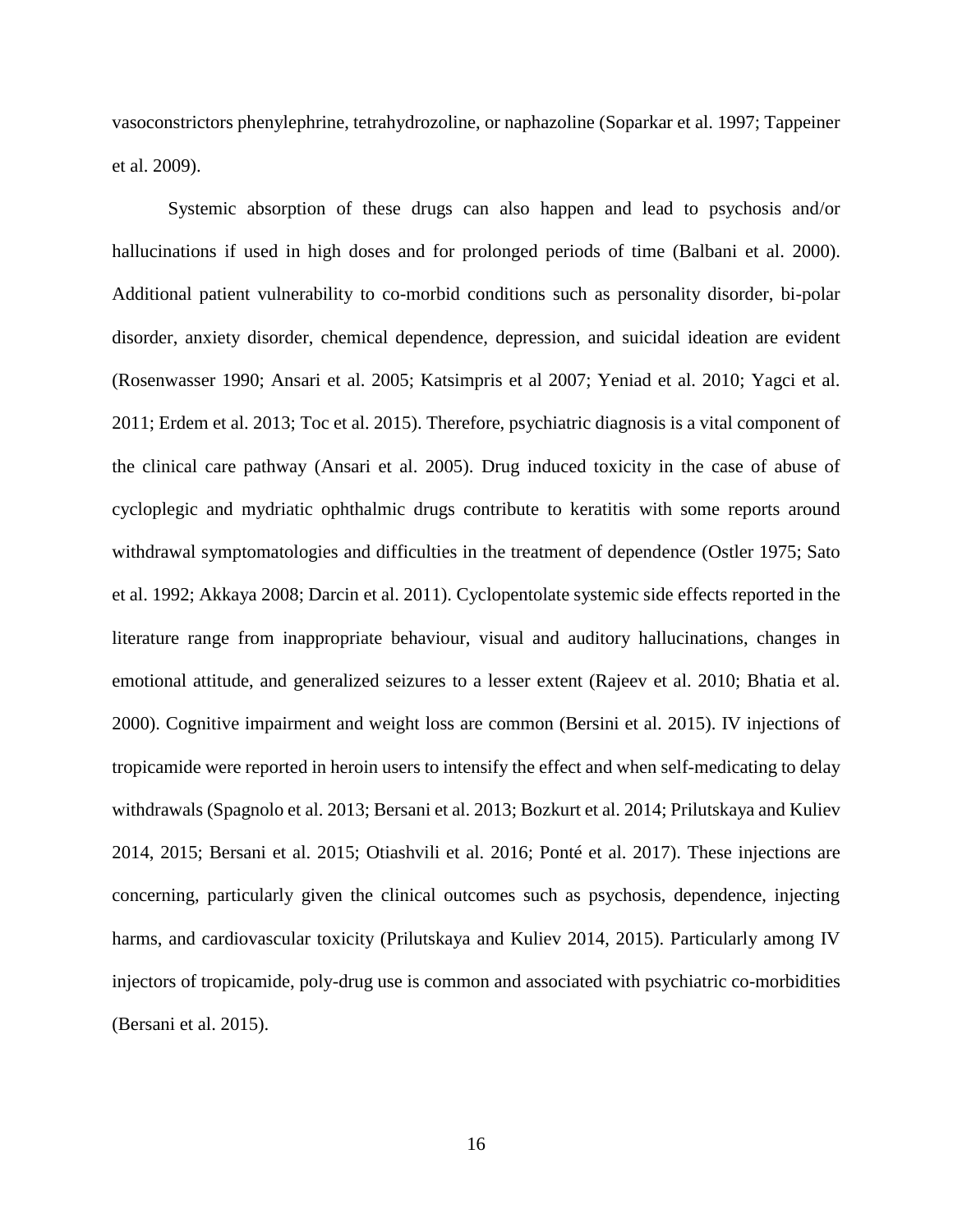Occupational hazards and the availability of OTC drugs appeared central to some patient cohorts such as welders and labourers (Yeniad et al. 2010; Yagci et al. 2011; Sharifi et al. 2013; Erdem et al. 2013; Toc et al. 2015; Shirzadeh et al. 2016). Sourcing of topical anaesthetics via the ophthalmologist and pharmacy, along with diversion via theft were described (Rosenwasser et al.1990; Katsimpris et al*.* 2007; Yeniad et al. 2010; Yagci et al. 2011; Erdem et al. 2013; Toc et al. 2015; Shirzadeh et al. 2016).

Generally, public and pharmacy awareness of the issue of misuse and abuse of ophthalmic drugs remains low and warrants targeted efforts to inform both parties regarding ocular complications, safe use, and consequences of misuse (Tayanithi and Aramwit 2005; Kadri et al. 2010; Kadri et al. 2011; Wazaify et al. 2017). The studies where available have highlighted the need for ophthalmologist and community pharmacist awareness and training for recognising and intervening where potential misuse and abuse of ophthalmic products is suspected. (Rapuano 1990; Sugar 1997; Bozkurt et al. 2015).

#### **Conclusion**

This review underscores the complexities around motives for misuse and abuse of a range of ophthalmic drugs, availability of OTC ophthalmic products, self-medication practices, presence of co-morbidities, and low public awareness around harms highlighting the important role of health professionals regarding suspected misuse of these common products. Further research is warranted to investigate abuse limit of these ophthalmic drugs and potential regulatory efforts to address the issue.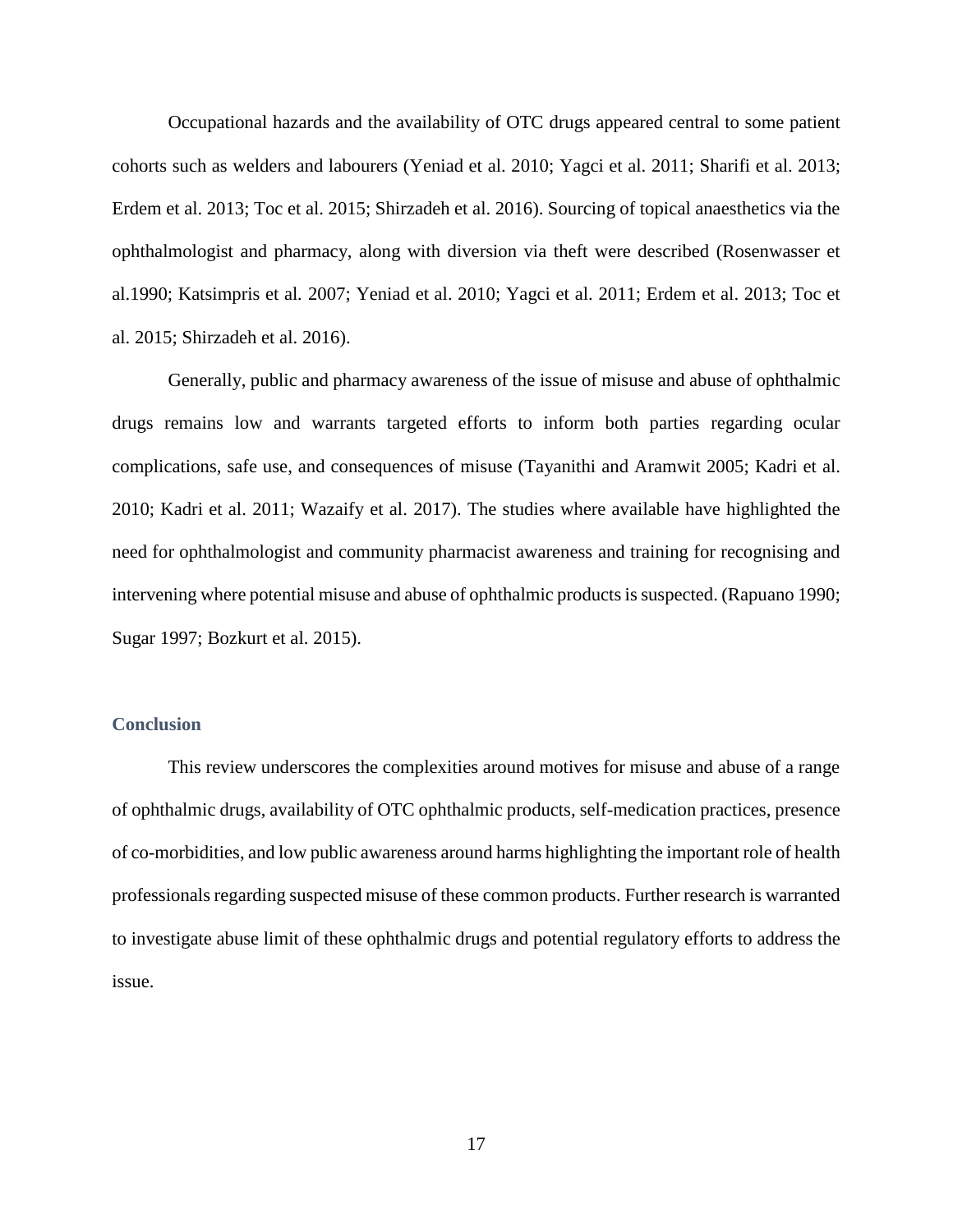#### **References**

Adefule‐Ositelu, A. O. (1989). Ocular drug abuse in Lagos, Nigeria. *Acta ophthalmologica*, *67*(4), 396-400.

Akkaya, C. (2008). Cyclopentolate abuse. *Reactions*, *1228*, 15.

Albsoul-Younes, A., Wazaify, M., Yousef, A. M., & Tahaineh, L. (2010). Abuse and misuse of prescription and nonprescription drugs sold in community pharmacies in Jordan. *Substance use & misuse*, *45*(9), 1319-1329.

Altinok, A. A., Balikoglu, M., Sen, E., & Serdar, K. (2010). Nonpreserved amniotic membrane transplantation for bilateral toxic keratopathy caused by topical anesthetic abuse: a case report. *Journal of medical case reports*, *4*(1), 262.

Anderson, S., Allen, P., Peckham, S., & Goodwin, N. (2008). Asking the right questions: scoping studies in the commissioning of research on the organisation and delivery of health services. *Health research policy and systems*, *6*(1), 7.

Ansari, H., Garibaldi, D. C., & Jun, A. S. (2006). Anaesthetic abuse keratopathy as a manifestation of ocular Munchausen's syndrome. *Clinical & experimental ophthalmology*, *34*(1), 81-83.

Arskey, H., & O'Malley, L. (2005). Scoping studies: towards a methodological framework. International Journal of Social Research Methodology, 8 (1), 9–32.

Balbani, A. P., Duarte, J. G., de Mello, J. F., D'Antonio, W. E., Camara, J., &Butugan, O. (2000). Toxicity of drugs used for treatment of rhinitis: a reminder to the otorhinolaryngologist. American journal of rhinology, 14(2), 77-82.

Bergin, M., Norman, I, Foley, M., Harris, R., Rapca, A., Rich, E. & Van Hout, M.C. (2015). Practice implications and recommendations for managing codeine misuse and dependence. *Acta Pharmacologica.* 65, 351–364.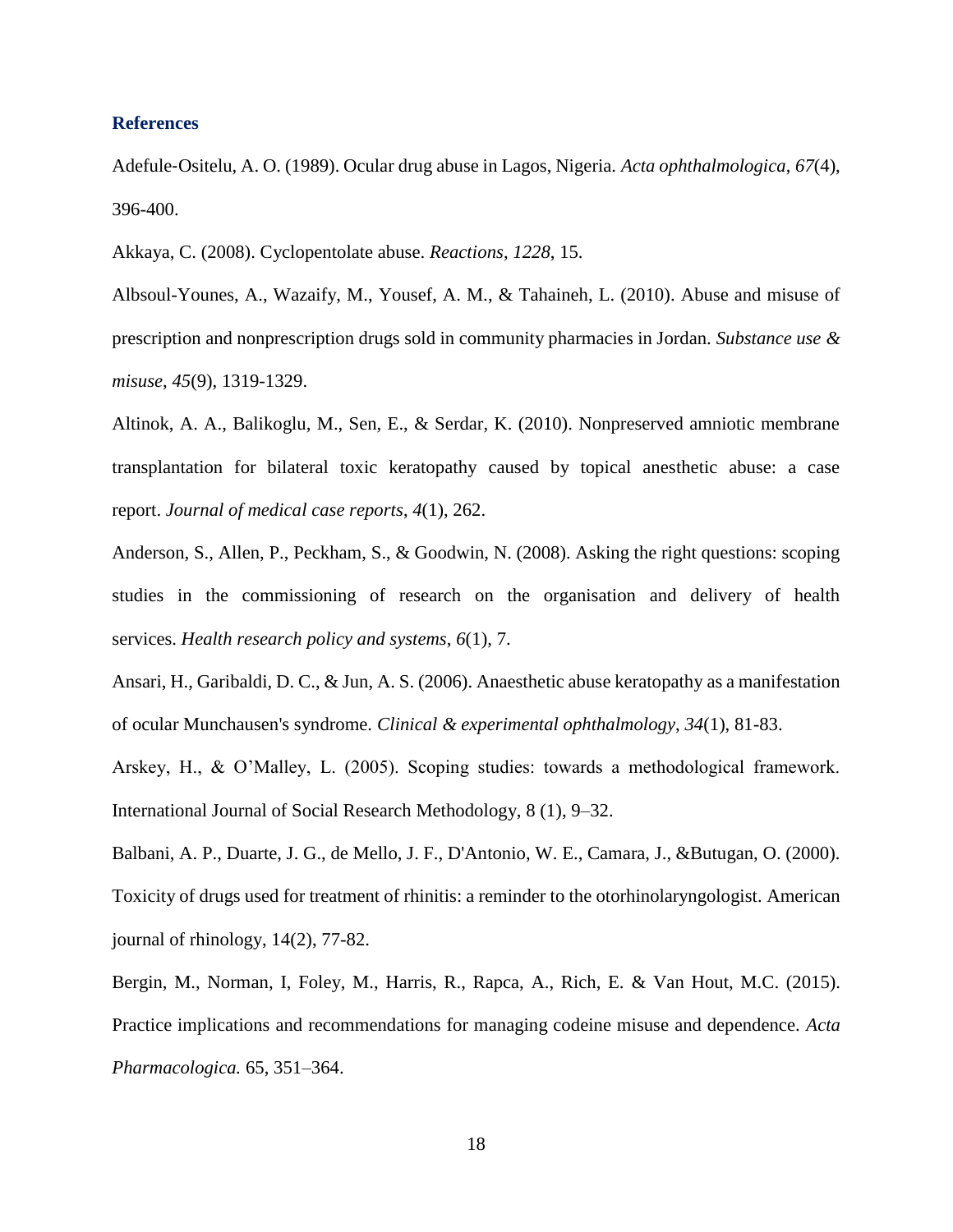Bersani, F. S., Corazza, O., Simonato, P., Mylokosta, A., Levari, E., Lovaste, R., &Schifano, F. (2013). Drops of madness? Recreational misuse of tropicamide collyrium; early warning alerts from Russia and Italy. *General Hospital Psychiatry*, *35*(5), 571-573.

Bersani, F. S., Imperatori, C., Prilutskaya, M., Kuliev, R., &Corazza, O. (2015). Injecting eyedrops: a mini‐review on the non‐clinical use of tropicamide. *Human Psychopharmacology: Clinical and Experimental*, *30*(4), 262-264.

Bhatia, S. S., Vidyashankar, C., Sharma, R. K., & Dubey, A. K. (2000). Systemic toxicity with cyclopentolate eye drops. *Indian pediatrics*, *37*(3), 329-331.

Bozkurt, M., Karabulut, V., Evren, C., Seker, M., & Kan, H. (2015). Intravenous abuse of tropicamide in opioid use disorder: presentation of 2 cases. *Substance abuse*, *36*(2), 170-173.

Burcu, A., Dogan, E., Yalniz-Akkaya, Z., & Ornek, F. (2013). Early amniotic membrane transplantation for toxic keratopathy secondary to topical proparacaine abuse: a report of seven cases. *Cutaneous and ocular toxicology*, *32*(3), 241-247.

Casati, A., Sedefov, R., & Pfeiffer-Gerschel, T. (2012). Misuse of medicines in the European Union: a systematic review of the literature. *European addiction research*, *18*(5), 228-245.

Chen, H. T., Chen, K. H., & Hsu, W. M. (2004). Toxic keratopathy associated with abuse of lowdose anesthetic: a case report. *Cornea*, *23*(5), 527-529.

Chern, K., Meisler, D., Wilhelmus, K., Jones, B., Stern, G., & Lowder, C (1996). Corneal Anesthetic Abuse and Candida Keratitis. Opthalmology, 103(1), 37-40.

Claire Van Hout, M. (2014). "Doctor shopping and pharmacy hopping": practice innovations relating to codeine. *Drugs and Alcohol Today*, *14*(4), 219-234.

Cooper, R. (2013b). Surveillance and uncertainty: Community pharmacy responses to over the counter medicine abuse. *Health and Social Care in the Community,* 21, 254–262.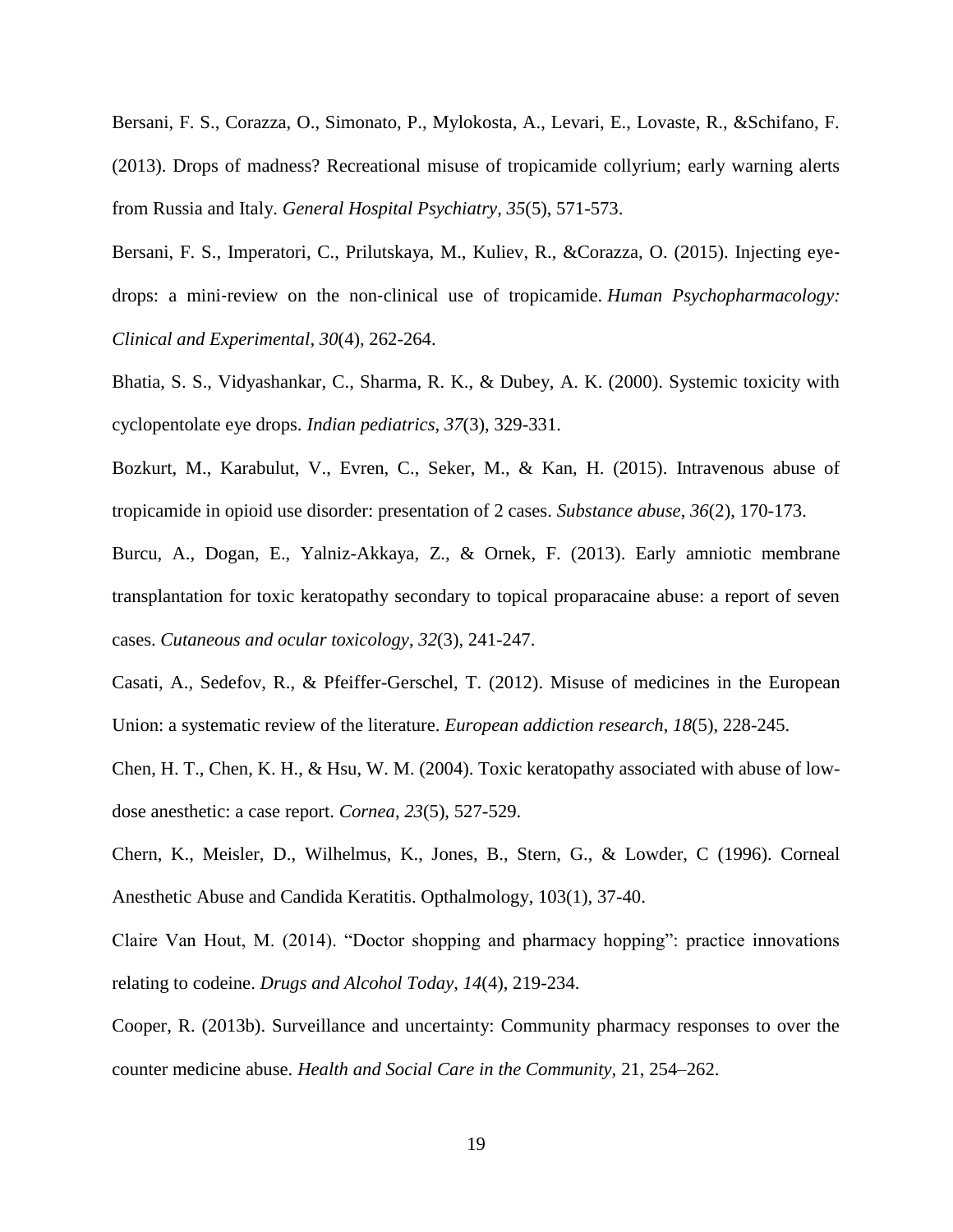Cooper, R. J. (2013). Over-the-counter medicine abuse–a review of the literature. *Journal of substance use*, 18(2), 82-107.

Darcin, A. E., Dilbaz, N., Yilmaz, S., & Cetin, M. K. (2011). Cyclopentolate hydrochloride eye drops addiction: a case report. *Journal of addiction medicine*, *5*(1), 84-85.

Daudt, H. M., van Mossel, C., & Scott, S. J. (2013). Enhancing the scoping study methodology: a large, inter-professional team's experience with Arksey and O'Malley's framework. *BMC medical research methodology*, *13*(1), 48.

Dayanır, V., Kırıkkaya, E. T., & Coşkun, F. (2013). Topical Anesthetic Abuse Keratopathy and its Clinical Progression. *Turkish Journal of Ophthalmology/Turk Oftalmoloji Dergisi*, *43*(4).

Erdem, E., Undar, I. H., Esen, E., Yar, K., Yagmur, M., & Ersoz, R. (2013). Topical anesthetic eye drops abuse: are we aware of the danger?. *Cutaneous and ocular toxicology*, *32*(3), 189-193.

Flach, A. J. (2001). Corneal melts associated with topically applied nonsteroidal anti-inflammatory drugs. *Transactions of the American Ophthalmological Society*, *99*, 205.

Flach, A. J. (2006). Misuse and abuse of topically applied nonsteroidal anti-inflammatory drugs. *Cornea*, *25*(10), 1265-1266.

Foley, M., Harris, R., Rich, E., Rapca, A., Bergin, M., Norman, I., & Van Hout, M. C. (2015). The availability of over-the-counter codeine medicines across the European Union. *Public Health*, *129*(11), 1465-70.

Frcophth, S. K., Fraco, G. L., Fraco, M. A., & Fraco, C. M. (1999). Ring keratitis from topical anaesthetic misuse. *Clinical & Experimental Ophthalmology*, *27*(6), 440-442.

Georgakopoulos, C. D., Vasilakis, P., Makri, O. E., Beredima, E., & Pharmakakis, N. (2011). Subconjunctival bevacizumab for corneal neovascularization secondary to topical anesthetic abuse. *Cutaneous and ocular toxicology*, *30*(4), 320-322.

20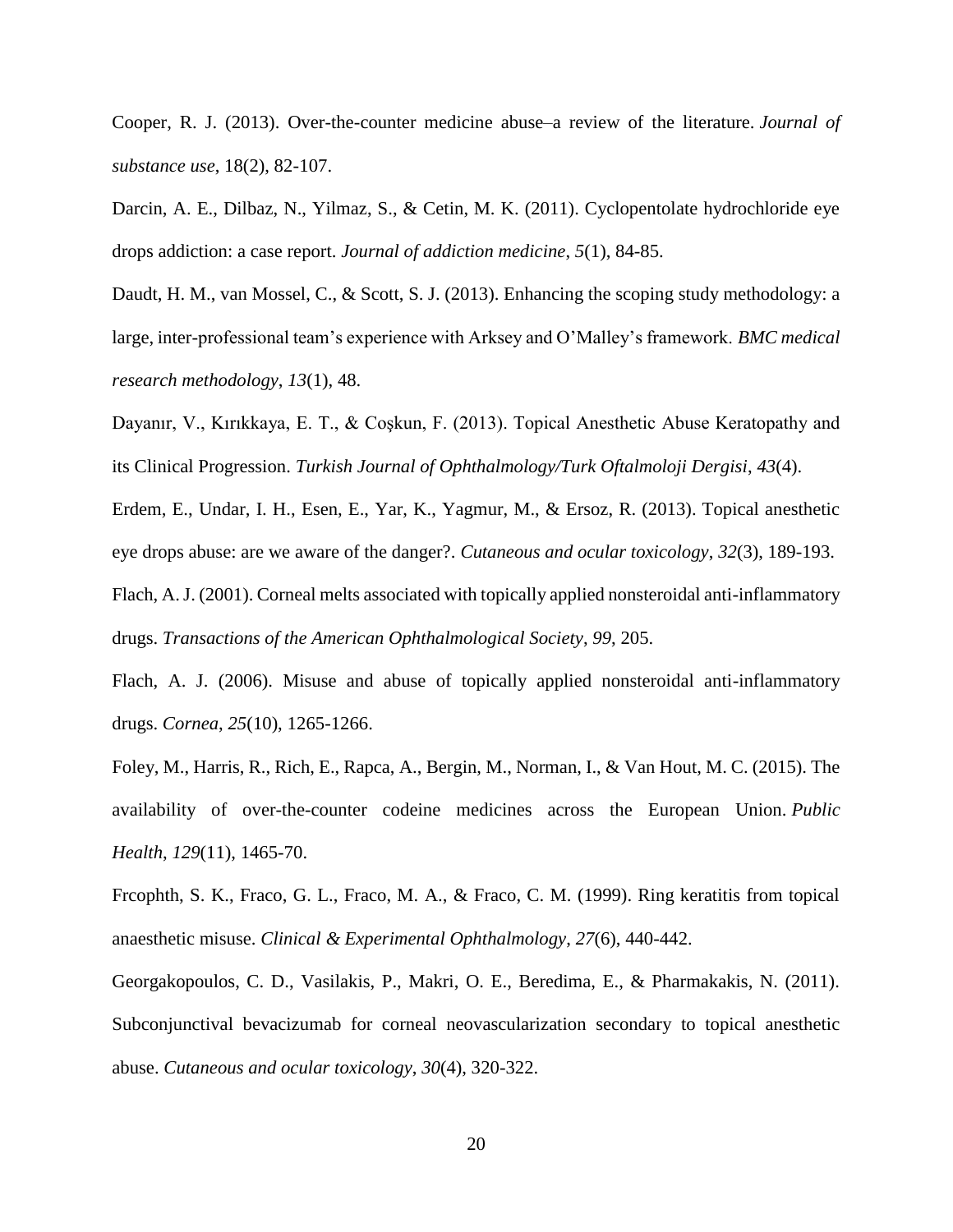Goldich, Y., Zadok, D., Avni, I., & Hartstein, M. (2011). Topical anesthetic abuse keratitis secondary to floppy eyelid syndrome. *Cornea*, 30(1), 105-106.

Görgülü, Y., Ateş, I. Ç., Çınar, R. K., & Sönmez, M. B. (2015). Cyclopentolate use disorder: a case report of intranasal misuse. *Bağımlılık Dergisi-Journal of Dependence*, *16*(1), 39-42.

Hendershot, A. J., Colling, L., & Mauger, T. F. (2011). Corneal anesthetic abuse from the use of topical benzonatate (Tessalon Perle). *Cornea*, *30*(12), 1518-1519.

Henkes, H.E., & Waubke, T.N. (1978). Keratittis from abuse of corneal anaesthetics. *British Journal of Opthalmology,* 62(1), 62-65.

Hidalgo Landa, A., Szabo, I., Le Brun, L., Owen, I., & Fletcher, G. (2011). Evidence based scoping reviews. *The Electronic Journal Information Systems Evaluation*, 14, 46–52.

Hou, Y. C., Wang, I. J., & Hu, F. R. (2009). Ring keratitis associated with topical abuse of a dilute anesthetic after refractive surgery. *Journal of the Formosan Medical Association*, *108*(12), 967- 972.

Kadri, R., Hegde, S., Kudva, A. A., & Achar, A. (2010). Over the counter ophthalmic drug misuse, are we aware?. *Online Journal of Health and Allied Sciences*, *9*(2).

Kadri, R., Hegde, S., Kudva, A. A., Achar, A., & Shenoy, S. P. (2011). Self-medication with over the counter ophthalmic preparations: is it safe?. *Int J Biol Med Res.*, *2*(2), 528-530.

Katsimpris, J. M., Sarantoulakou, M., Kordelou, A., Petkou, D., & Petropoulos, I. K. (2007). Clinical findings in patients with topical anaesthetic abuse keratitis: a report of five cases. *Klinische Monatsblätter für Augenheilkunde*, *224*(04), 303-308.

Kim, J. Y., Choi, Y. S., & Lee, J. H. (1997). Keratitis from corneal anesthetic abuse after photorefractive keratectomy. *Journal of Cataract & Refractive Surgery*, *23*(3), 447-449.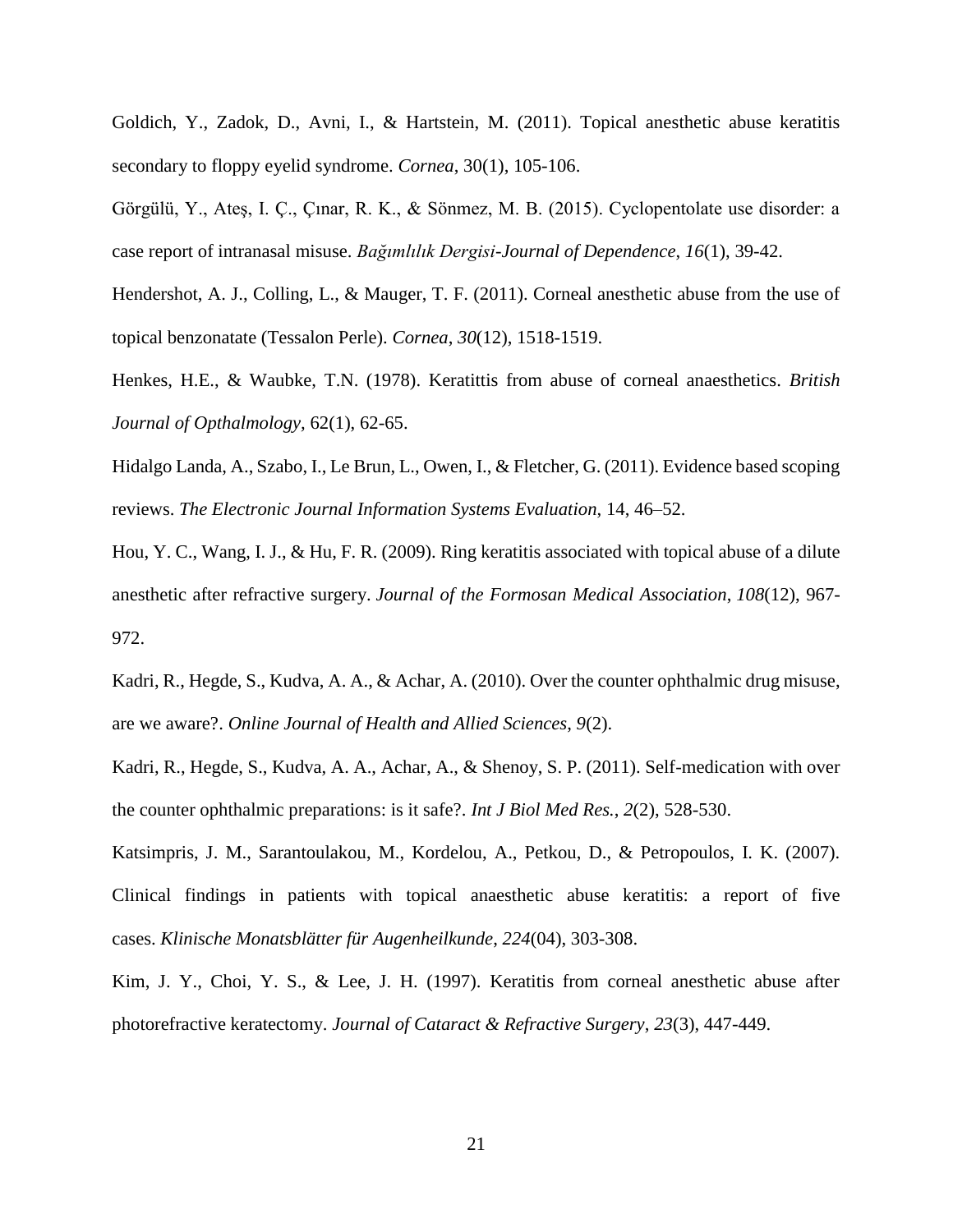Kintner, J., Grossniklaus, H., Lass, J., Jacobs, G (1990). Infectious Crystalline Keratopathy Associated with Topical Anesthetic Abuse.. *Cornea,* 9(1):77-80.

Kurna, S. Sengor, T., Suat, A., & Agirman, Y (2012). Ring keratitis due to topical anaesthetic abuse in a contact lens wearer. *Clinical and Experimental Optomotry* 95(4)457–459.

Lessenger, J. E., & Feinberg, S. D. (2008). Abuse of prescription and over-the-counter medications. *The Journal of the American Board of Family Medicine,* 21(1), 45-54.

Levac, D., Colquhoun, H., & O'Brien, K. K. (2010). Scoping studies: Advancing the methodology. *Implementation Science:* IS, 5, 69.

Matti, A. I., & Saha, N. (2012). Topical ocular anaesthetic abuse in a contact lens wearer: a case of microbial keratitis. *Clinical and Experimental Optometry*, *95*(6), 653-654.

Moreira, H., Kureski, M. L., Maira, O., & Fasano, A. P. (1991). Topical anesthetic abuse in Brazil. *Ophthalmology*, *98*(9), 1322-1323.

Norman, I. J., Bergin, M., Parry, C. D., & Van Hout, M. C. (2016). Best practices and innovations for managing codeine misuse and dependence. *Journal of Pharmacy & Pharmaceutical Sciences*, *19*(3), 367-381.

Ostler, H. B. (1975). Cycloplegics and mydriatics: tolerance, habituation, and addiction to topical administration. *Archives of Ophthalmology*, *93*(6), 432-433.

Otiashvili, D., Latypov, A., Kirtadze, I., Ibragimov, U., & Zule, W. (2016). Drug preparation, injection, and sharing practices in Tajikistan: a qualitative study in Kulob and Khorog. *Substance abuse treatment, prevention, and policy*, *11*(1), 21.

Parry, C., DeLuca, P., Cooper, R. & Van Hout, M.C. (2015). Should governments be more worried about the codeine misuse and dependence? *Addiction*. 110 (10); 1690-1692.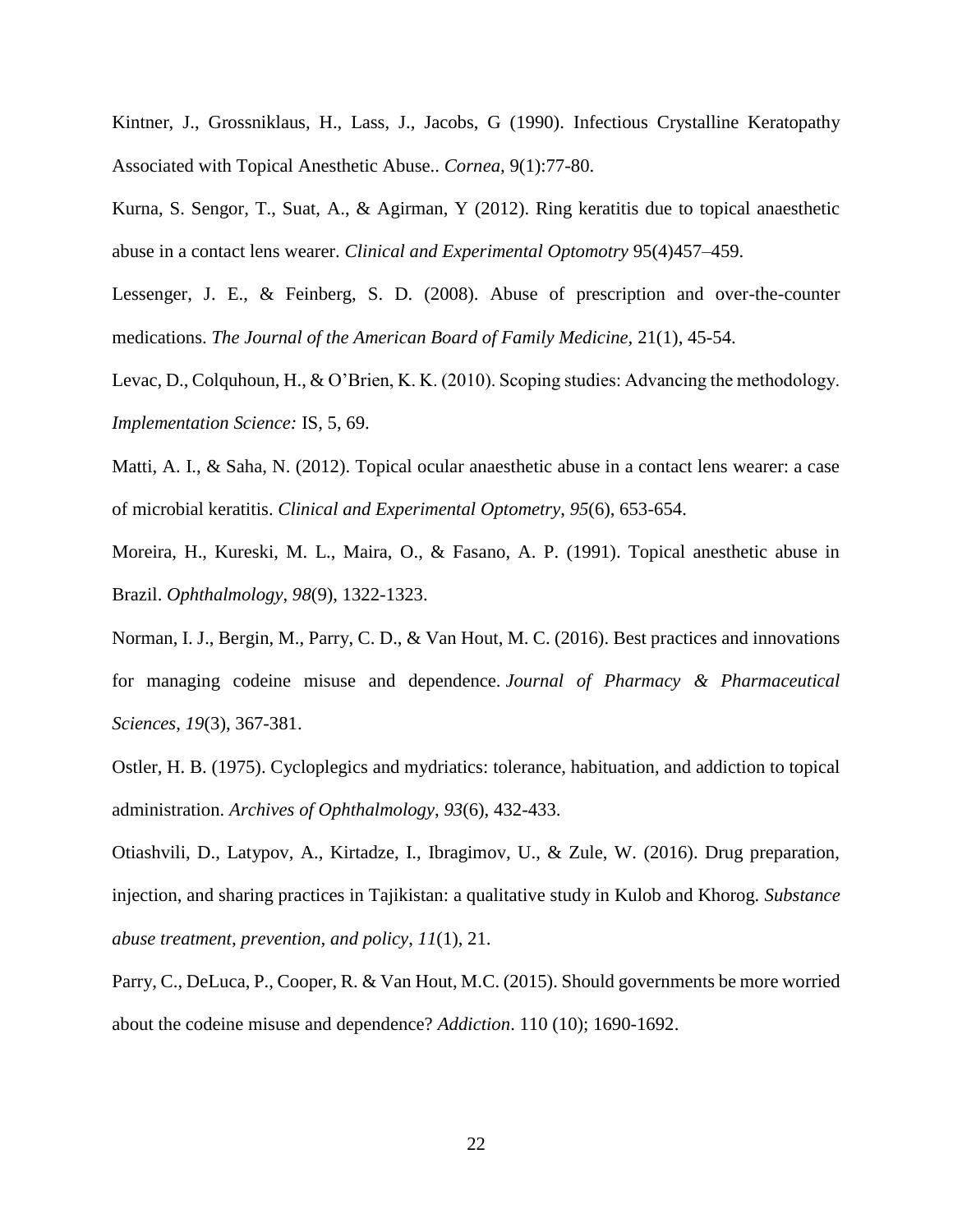Patel, M., & Fraunfelder, F. W. (2013). Toxicity of topical ophthalmic anesthetics. *Expert opinion on drug metabolism & toxicology*, *9*(8), 983-988.

Pham, M. T., Rajić, A., Greig, J. D., Sargeant, J. M., Papadopoulos, A., & McEwen, S. A. (2014). A scoping review of scoping reviews: advancing the approach and enhancing the consistency. *Research synthesis methods*, *5*(4), 371-385.

Ponté, C., Pi, C., Palmaro, A., Jouanjus, E., & Lapeyre‐Mestre, M. (2017). Early signal of diverted use of tropicamide eye drops in France. *British Journal of Clinical Pharmacology*. 83(8):1791- 1800.

Prilutskaya MV, Kuliev RS. (2014). Clinico-dynamic features of withdrawal symptoms in patients with polydrug addiction of opioids and tropicamide. *Voprosy Mentalnoy Medetsiny i Ecologii*  $3(67): 3-4.$ 

Prilutskaya, M., & Kuliev, R. (2015). Analysis of clinical characteristic of nonmedical use of tropicamid by drug addicts in the republic of Kazakhstan. *European Scientific Journal, ESJ*, *11*(3). Rajeev, A., Gupta, G., Adhikari, K. M., Yadav, A. K., & Sathyamoorthy, M. (2010). Neurotoxic Effects of Topical Cyclopentolate. *Medical journal, Armed Forces India*, *66*(3), 288.

Rao, S. K., Wong, V. W., Cheng, A. C., Lam, P. T., & Lam, D. S. (2007). Topical anesthesiainduced keratopathy after laser-assisted subepithelial keratectomy. *Journal of Cataract & Refractive Surgery*, 33(8), 1482-1484.

Rapuano, C. J. (1990). Topical anesthetic abuse: a case report of bilateral corneal ring infiltrates. Journal of ophthalmic nursing & technology, 9(3), 94-95.

Risco, J. M., & Millar, L. C. (1992). Ultrastructural alterations in the endothelium in a patient with topical anesthetic abuse keratopathy. *Ophthalmology*, *99*(4), 628-633.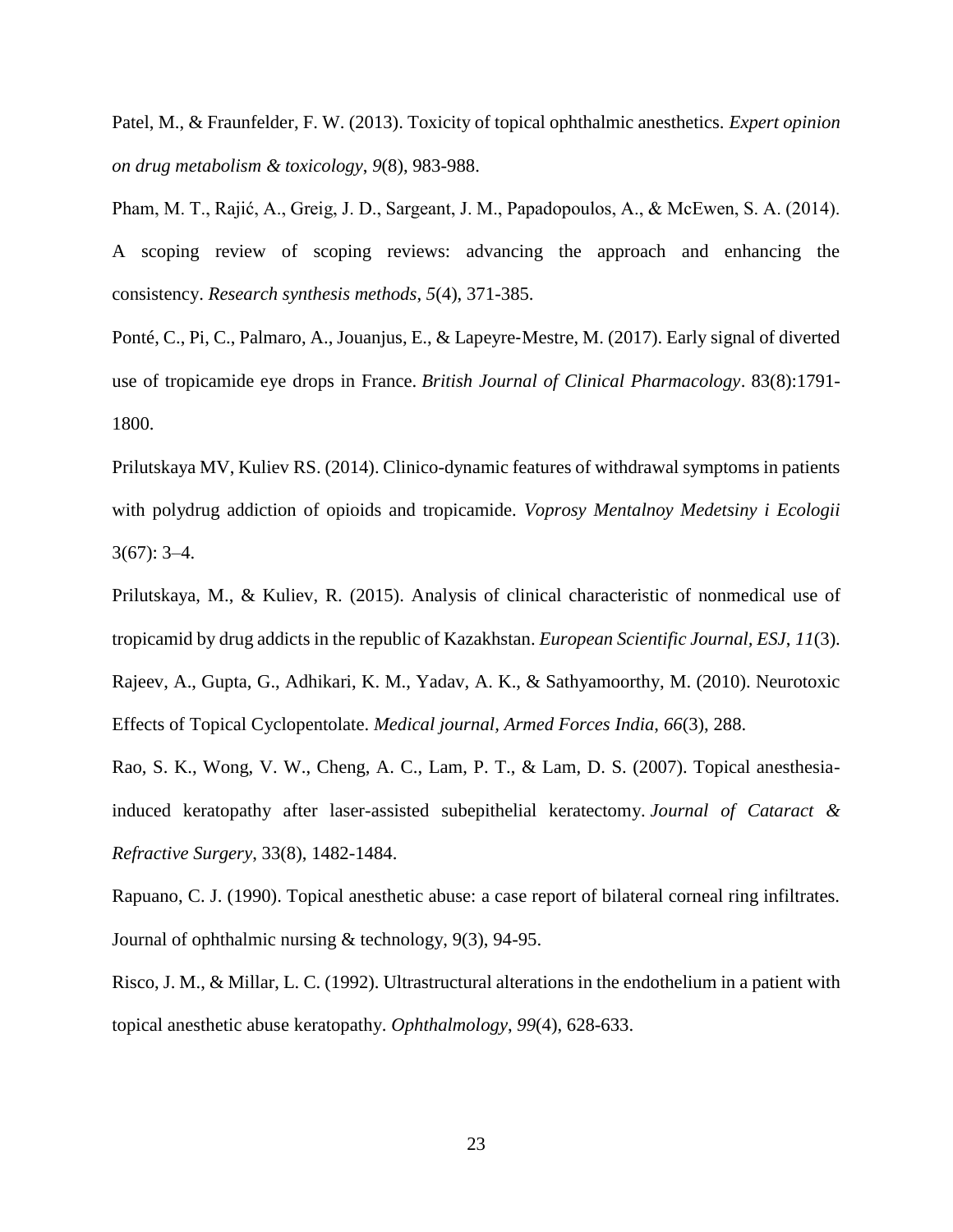Rosenwasser, G. O., Holland, S., Pflugfelder, S. C., Lugo, M., Heidemann, D. G., Culbertson, W. W., & Kattan, H. (1990). Topical anesthetic abuse. *Ophthalmology*, 97(8), 967-972.

Rumrill, P. D., Fitzgerald, S. M., & Merchant, W. R. (2010). Using scoping literature reviews as a means of understanding and interpreting existing literature. *Work (Reading, Mass.)*, *35*(3), 399- 404.

Sato, E. H., De Freitas, D., & Foster, C. S. (1992). Abuse of cyclopentolate hydrochloride(cyclogyl) drops. *New England Journal of Medicine*, *326*(20), 1363-1364.

Sharifi, A., Sharifi, H., Karamouzian, M., Mokhtari, M., Esmaeili, H. H., Nejad, A. S., & Rahmatian, M. (2013). Topical ocular anesthetic abuse among Iranian welders: Time for action. *Middle East African journal of ophthalmology*, *20*(4), 336.

Shei, A., Hirst, M., Kirson, N. Y., Enloe, C. J., Birnbaum, H. G., & Dunlop, W. C. (2015). Estimating the health care burden of prescription opioid abuse in five European countries. *ClinicoEconomics and outcomes research: CEOR*, *7*, 477.

Shirzadeh, E., Shomoossi, N., & Abdolahzadeh, H. (2016). Topical Anesthetic Misuse in Patients Admitted to Sabzevar Eye Clinic in Iran. *Acta facultatis medicae Naissensis*, *33*(4), 287-294.

Solomon, A., Siganos, C. S., & Frucht‐Pery, J. (1996). Presumed herpetic keratitis and topical anesthetic abuse. *Acta Ophthalmologica*, *74*(5), 518-519.

Soparkar, C. N., Wilhelmus, K. R., Koch, D. D., Wallace, G. W., & Jones, D. B. (1997). Acute and chronic conjunctivitis due to over-the-counter ophthalmic decongestants. *Archives of Ophthalmology*, *115*(1), 34-38.

Spagnolo, P. A., Badiani, A., & Nencini, P. (2013). Polydrug abuse by intravenous use of heroin and tropicamide-containing eye drops. *Clinical neuropharmacology*, *36*(3), 100-101.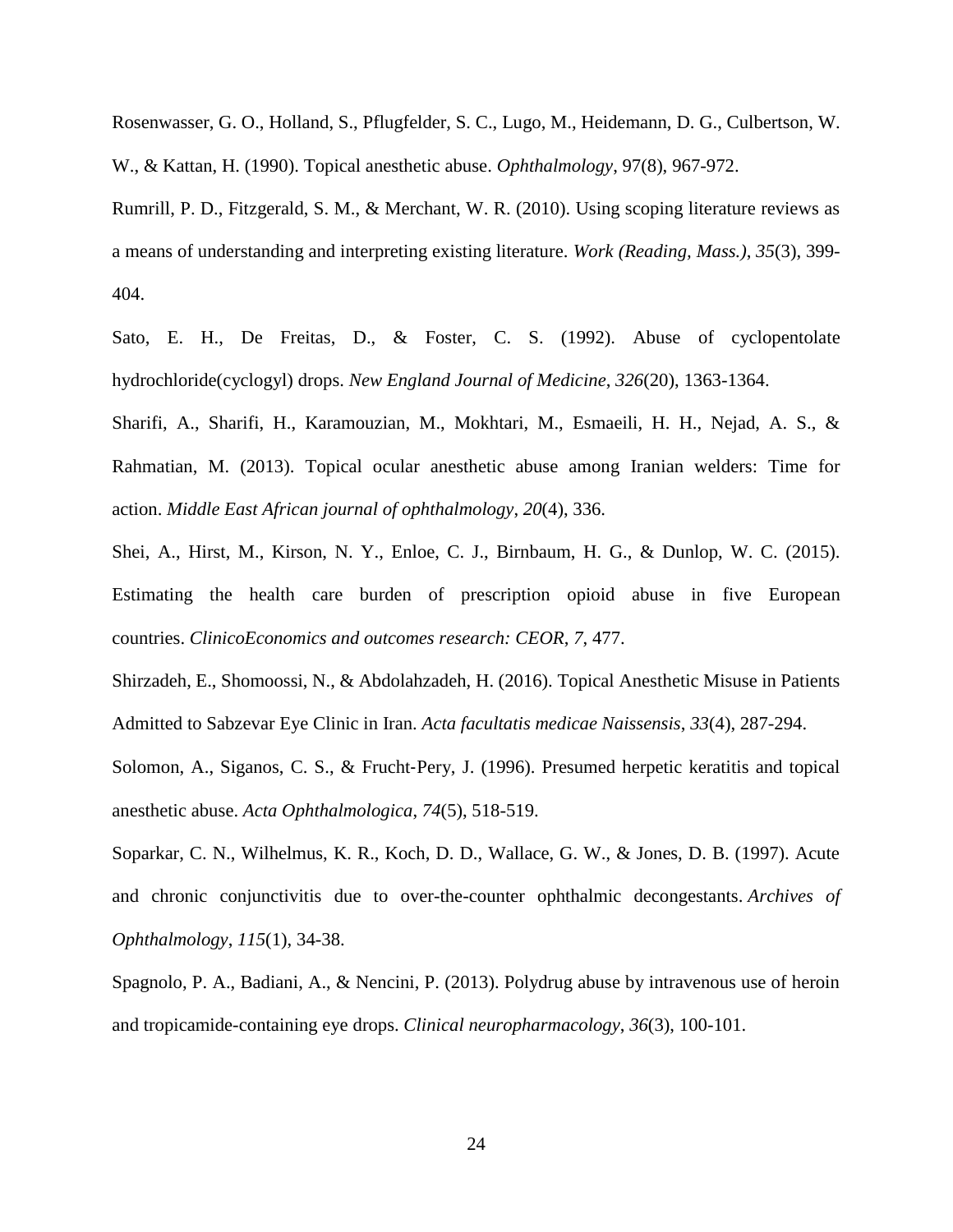Sugar, A. (1998). Topical anesthetic abuse after radial keratotomy. *Journal of Cataract & Refractive Surgery*, *24*(11), 1535-1537.

Tappeiner, C., Sarra, G. M., & Abegg, M. (2009). Abuse of vasoconstrictive eye drops mimicking an ocular pemphigoid. *Eur J Ophthalmol*, *19*(1), 129-132.

Tayanithi, P., &Aramwit, P. (2005). Self-medicated over the counter ophthalmic solutions in central Bangkok. *Journal of the Medical Association of Thailand*, 88, S330.

Thomson Reuters (2012*). Endnote X6.* New York: USW.

Tok, O. Y., Tok, L., Atay, I. M., Argun, T. C., Demirci, N., & Gunes, A. (2015). Toxic keratopathy associated with abuse of topical anesthetics and amniotic membrane transplantation for treatment. *International journal of ophthalmology*, *8*(5), 938.

Van Hout, M.C. & Norman, I. (2015). Over the Counter Codeine Misuse: recommendations for detection and reduction of risk in community pharmacies. *International Journal of Drug Policy.* 27; 17-22.

Varga, C. J. H., Rubinfeld, R. S., Wolf, T. C., Stutzman, C. R. D., Peele, M. K. A., Clifford, W. S., & Madigan, L. W. (1997). Topical anesthetic abuse ring keratitis: report of four cases. *Cornea*, *16*(4), 424-429.

Wazaify, M., Abood, E., Tahaineh, L., & Albsoul-Younes, A. (2016). Jordanian community pharmacists' experience regarding prescription and nonprescription drug abuse and misuse in Jordan–An update. *Journal of Substance Use*, 1-6.

Wazaify, M., Alali, M. B., Yousef, M. A., & Qammaz, S. (2017). Ophthalmic drops abuse in community pharmacy setting: a cross-sectional study from Jordan. *Journal of Substance Use*, 1-5.